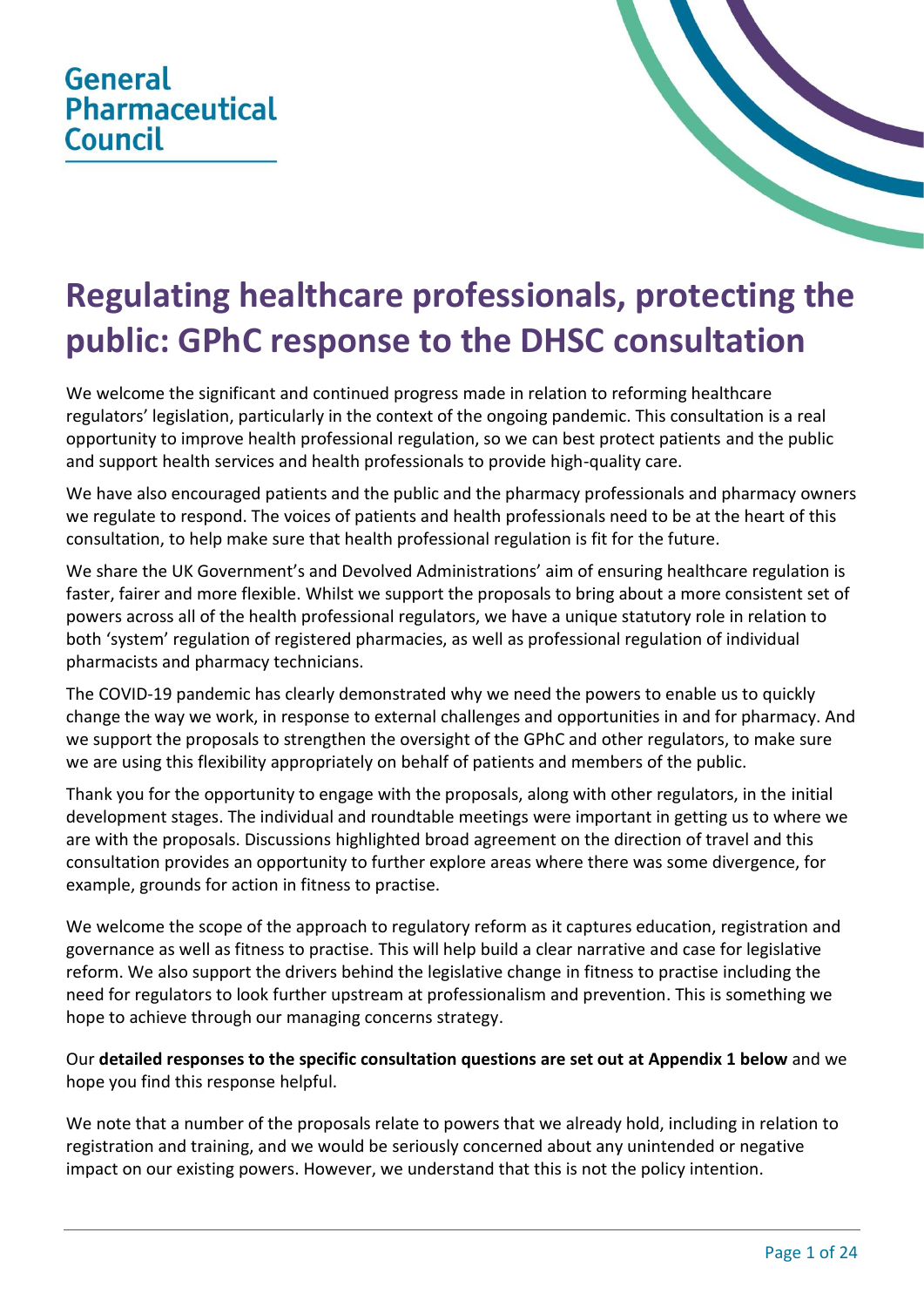We look forward to the next stage and making further progress to implement the future changes.

16 June 2021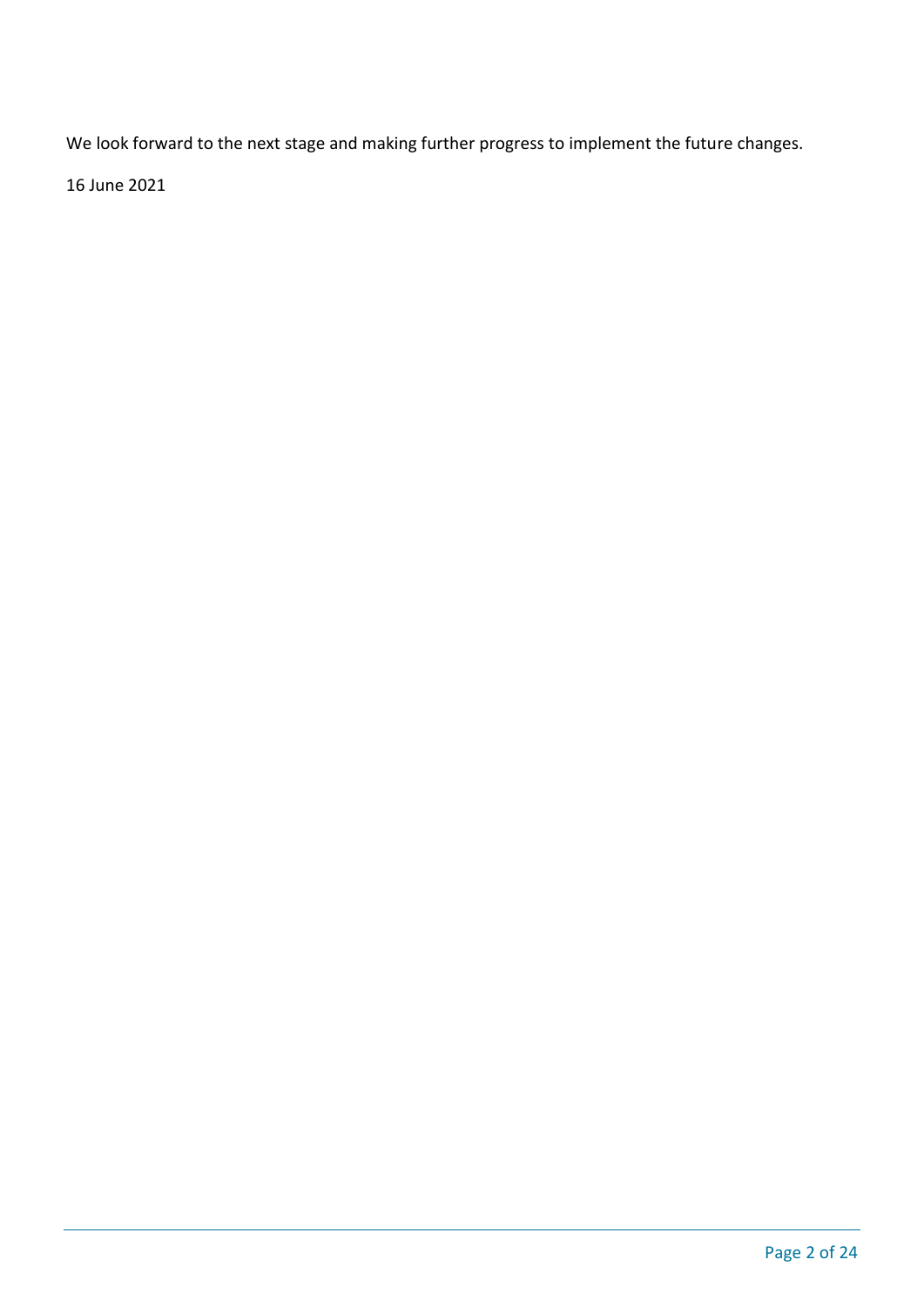| Question<br>No. | <b>Question</b>                                                                                                                                                                 | <b>GPhC response</b>                                                                                                                                                                                                                                                                                                                                                                                                                                                                                                                                                                                                                                                                                                                                                                               |
|-----------------|---------------------------------------------------------------------------------------------------------------------------------------------------------------------------------|----------------------------------------------------------------------------------------------------------------------------------------------------------------------------------------------------------------------------------------------------------------------------------------------------------------------------------------------------------------------------------------------------------------------------------------------------------------------------------------------------------------------------------------------------------------------------------------------------------------------------------------------------------------------------------------------------------------------------------------------------------------------------------------------------|
| 1               | Do you agree or disagree that regulators should be<br>under a duty to co-operate with the organisations set<br>out above?                                                       | Agree. This reflects our current approach and we regularly co-operate with<br>other regulators, agencies and organisations to support the delivery of our<br>statutory objectives; to promote a transparent and collaborative culture; and,<br>to provide public protection. This is carried out in line with relevant legislation,<br>guidance, MOUs and information sharing agreement and other protocols.<br>Although this is reflected in our existing approach, we support the introduction<br>of this duty to ensure consistency across the sector.                                                                                                                                                                                                                                          |
| $\overline{2}$  | Do you agree or disagree that regulators should have an<br>objective to be transparent when carrying out their<br>functions and should have these related duties?               | Agree. This reflects our current approach and we already publish the<br>information listed under this provision. This includes publishing annual<br>information about regulatory functions, holding Council meetings and hearings<br>in public unless confidential matters are being discussed, publishing records of<br>Council meetings and hearings save for confidential matters and publishing<br>public consultations on significant changes. Although this is reflected in our<br>existing ways of working, we support the introduction of this duty to ensure<br>consistency across the sector. The GPhC operates from the principle that<br>effective regulation requires the confidence of both the public we serve and<br>those we regulate, and transparency underpins this principle. |
| 3               | Do you agree or disagree that regulators should be<br>required to assess the impact of proposed changes to<br>their rules, processes and systems before they are<br>introduced? | Agree with caveats. We consider that this proposal (i.e. assessing the<br>proportionality of significant policy or process change) is aligned with our<br>existing approach. We consider each of our regulatory interventions and their<br>impact carefully and on a case by case basis. This determines, for example, the<br>extent and duration of the consultations we undertake, as well as the range of<br>stakeholders we consult on our proposals.<br>Whenever we propose to implement a new policy or process, we objectively<br>analyse the qualitative and quantitative evidence we gather through surveys,<br>focus group discussions and one-to-one meetings with key stakeholders. We                                                                                                 |

## **Appendix 1: Response to consultation questions**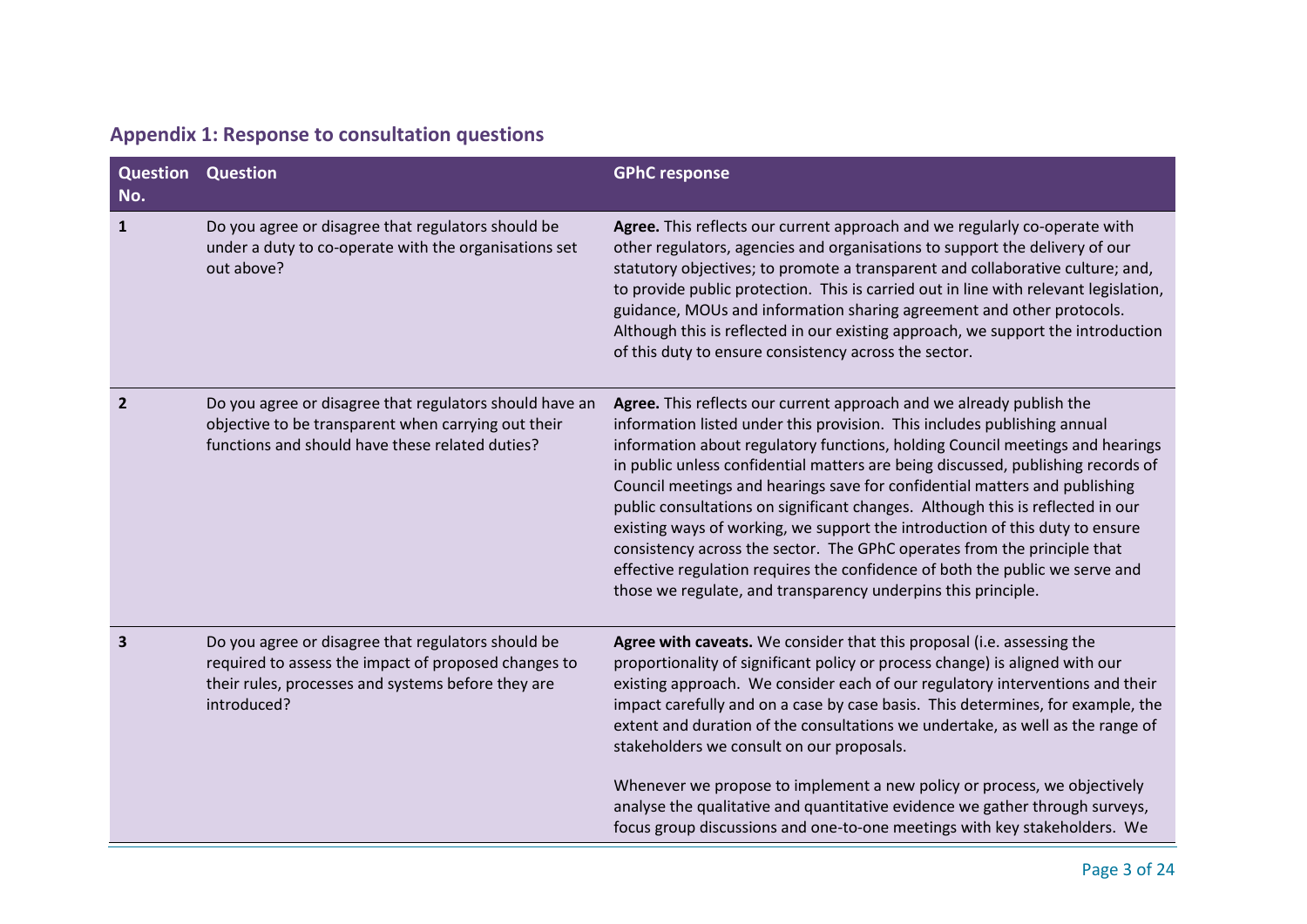| Question<br>No. | <b>Question</b> | <b>GPhC response</b>                                                                                                                                                                                                                                                                                                                                                                                                                                                                                                                                                                                          |
|-----------------|-----------------|---------------------------------------------------------------------------------------------------------------------------------------------------------------------------------------------------------------------------------------------------------------------------------------------------------------------------------------------------------------------------------------------------------------------------------------------------------------------------------------------------------------------------------------------------------------------------------------------------------------|
|                 |                 | produce Equality Impact Assessments (EIAs), exploring any impacts of our<br>proposals on people who share any of the protected characteristics, and we ask<br>additional questions about the wider impact of proposals on any other groups<br>and individuals. This allows us to see if there are any adverse unintended<br>consequences on anyone. The analysis of these findings is captured in a report<br>produced as a result of every consultation we carry out and published on our<br>website. In some cases, we will also carry out regulatory or business impact<br>assessments.                    |
|                 |                 | We believe that assessing the impact / proportionality should be considered as<br>part of existing processes. We currently consider proportionality in the context<br>of our existing equality or regulatory impact assessments, and this is reflected<br>in our consultation reports. We also commission external reports where this is<br>necessary to help us assess and consider proportionality. For example, we<br>recently commissioned an external business impact assessment of pharmacy<br>registration fees on registered pharmacies in Great Britain.                                             |
|                 |                 | We think that it would be disproportionate to expect a separate or standalone<br>proportionality impact assessment to be carried out every time we develop or<br>review our policies or processes. We would strongly encourage that this<br>process does not become an over-burdensome and over-bureaucratic practice,<br>placing an onerous demand on the resources of the regulators.                                                                                                                                                                                                                       |
|                 |                 | The consultation discusses the need to assess cost impact. We would welcome<br>more information about the extent to which cost impact will need to be<br>assessed in respect of the three groups mentioned in the consultation:<br>patients, service users and the public; current and prospective health and care<br>professionals; and other relevant stakeholders across the health and care<br>system. There should be flexibility here, as cost impact may not be relevant to<br>every proposed policy or process change and, in some cases, costs impact may<br>be difficult or impossible to quantify. |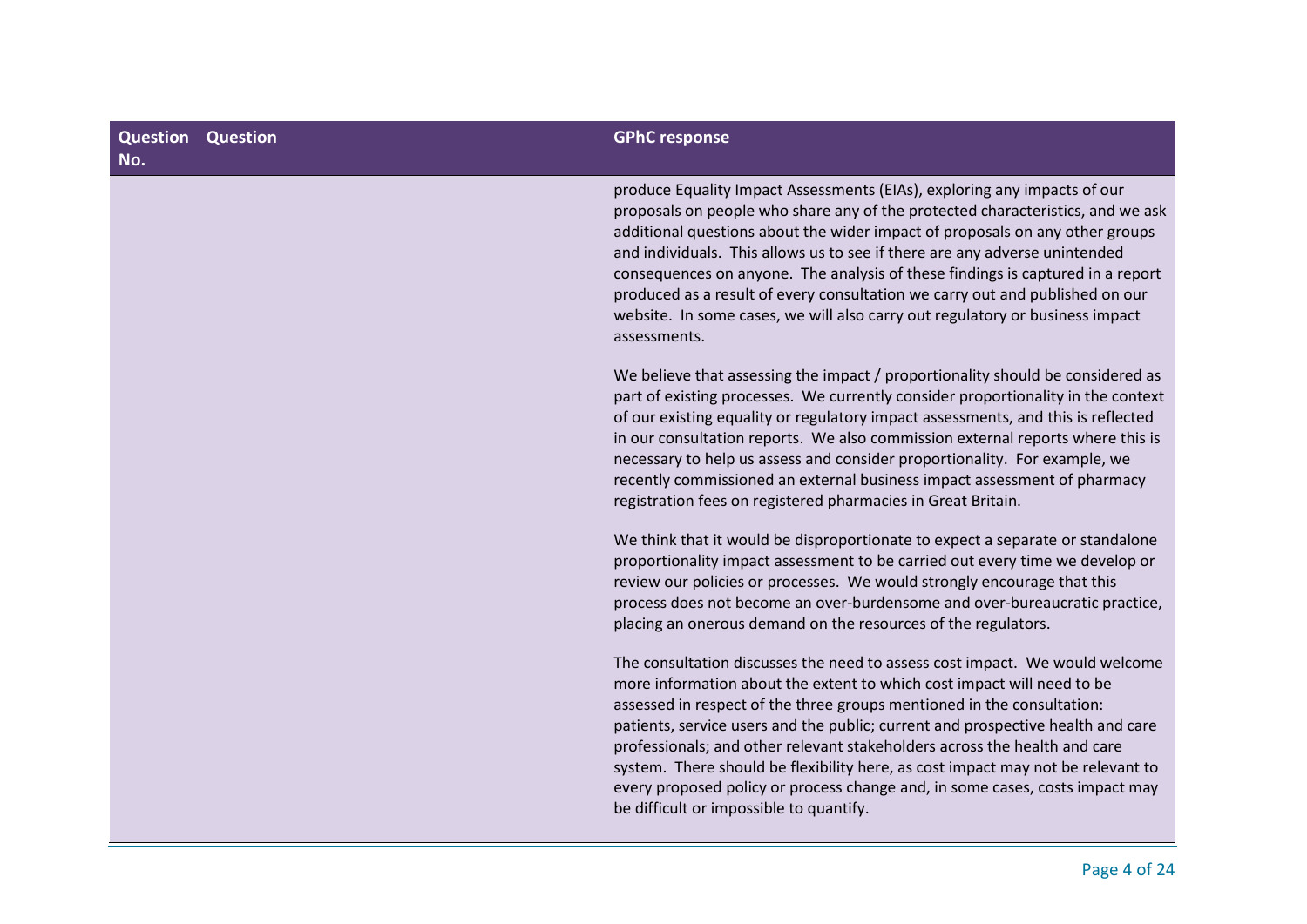| Question<br>No. | <b>Question</b>                                                                                                                   | <b>GPhC response</b>                                                                                                                                                                                                                                                                                                                                                                                                                                                                                                                                                                                                                                                                                                                                                                                                                                                                                                                                                                                                                                                                                                                                                                                                                                                                                                                                                                                                                                                                                                                                                                                                                                                                                                                                         |
|-----------------|-----------------------------------------------------------------------------------------------------------------------------------|--------------------------------------------------------------------------------------------------------------------------------------------------------------------------------------------------------------------------------------------------------------------------------------------------------------------------------------------------------------------------------------------------------------------------------------------------------------------------------------------------------------------------------------------------------------------------------------------------------------------------------------------------------------------------------------------------------------------------------------------------------------------------------------------------------------------------------------------------------------------------------------------------------------------------------------------------------------------------------------------------------------------------------------------------------------------------------------------------------------------------------------------------------------------------------------------------------------------------------------------------------------------------------------------------------------------------------------------------------------------------------------------------------------------------------------------------------------------------------------------------------------------------------------------------------------------------------------------------------------------------------------------------------------------------------------------------------------------------------------------------------------|
| 4               | Do you agree or disagree with the proposal for the<br>constitution on appointment arrangements to the<br>Board of the regulators? | Disagree. In our response to the earlier DHSC consultation in 2017 we stated:<br>"6.17 Given the clear effectiveness of our current arrangements we will<br>continue to value clear lines of accountability and a balance of professional and<br>lay perspectives. The professional members are important and necessary<br>members of the Council, who ensure that the context in which regulated<br>professionals practice is understood, and whose presence on Council also<br>enhances the confidence of the regulated professions in the deliberations and<br>decisions made. It is for these reasons that a professional and lay Council is<br>most valuable. When considering the number of Council members, it is<br>important that the size is not so small that it precludes effective decision<br>making and continues to ensure that the context of the regulated is considered.<br>Decisions in the past have resulted in a reduction in the size of the Councils of<br>regulatory bodies, and there is no doubt that this has improved governance<br>overall; but the case for a further reduction is not made, in our view.<br>6.18 The breadth of the structure of our Council enables us to draw upon a<br>wealth of experience of different models of governance, and we remain<br>unconvinced of the potential benefits of a unitary board where the executive do<br>not have any clear lines of accountability within the organisation. Such an<br>arrangement compromises the accountability of the Chief Executive - who is<br>then playing two roles of blurred identity, which have the potential to conflict".<br>Although we recognise the preferred direction of travel in this area, we remain<br>of the view as expressed above. |
| 5               | Do you agree or disagree that regulators should be able<br>to set their own fees in rules without Privy Council<br>approval?      | Agree. We already have these powers under our existing legal framework as<br>set out in the Pharmacy Order 2010. We understand that three other<br>regulators also have these powers. We would be seriously concerned if the<br>outcome of the consultation had any negative or unintended impact on those<br>who already have these powers.                                                                                                                                                                                                                                                                                                                                                                                                                                                                                                                                                                                                                                                                                                                                                                                                                                                                                                                                                                                                                                                                                                                                                                                                                                                                                                                                                                                                                 |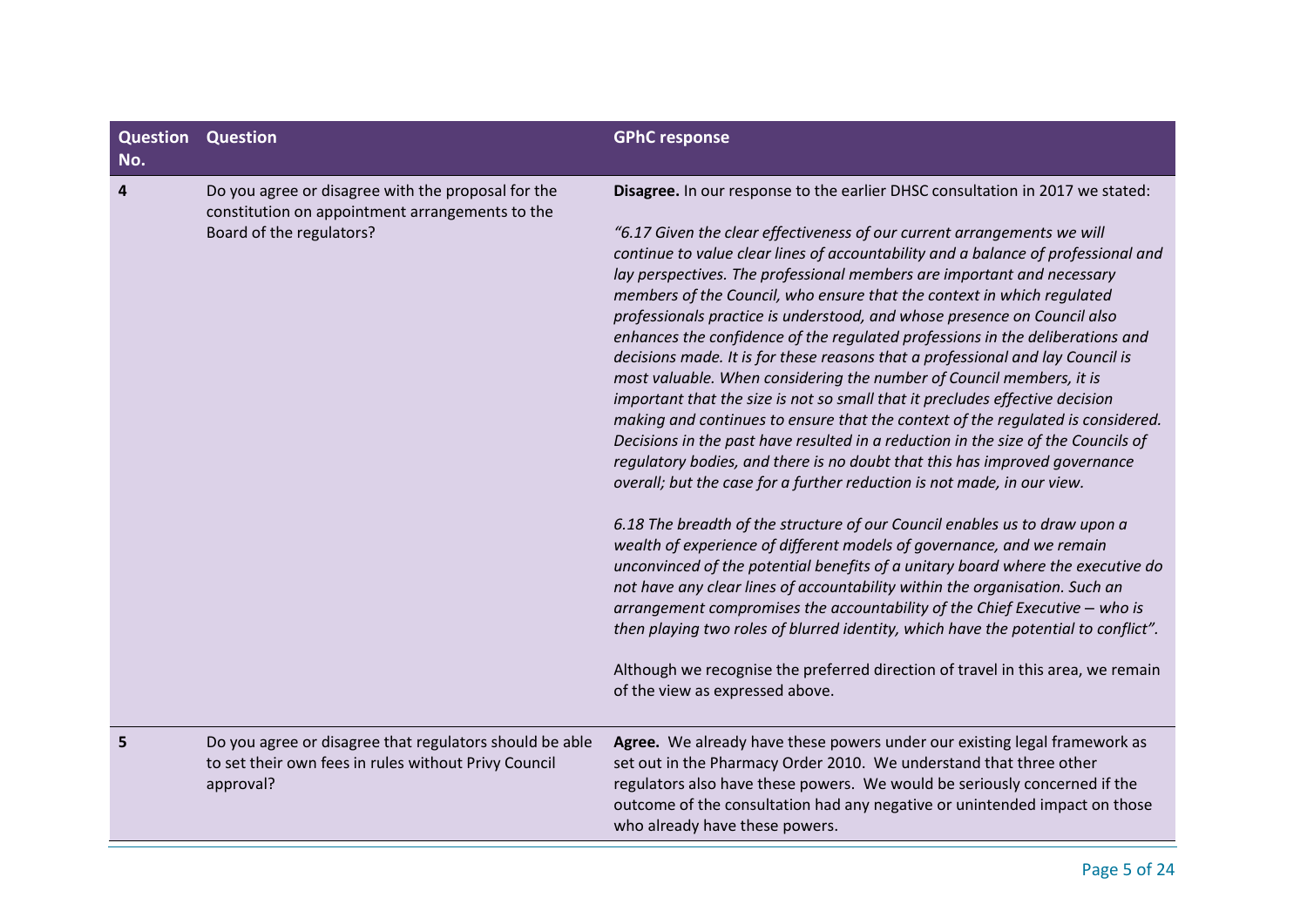| <b>Question Question</b>                                                                                                                                                                                                                              | <b>GPhC response</b>                                                                                                                                                                                                                                                                                                                                                                                                                                                                                                                                                                                      |
|-------------------------------------------------------------------------------------------------------------------------------------------------------------------------------------------------------------------------------------------------------|-----------------------------------------------------------------------------------------------------------------------------------------------------------------------------------------------------------------------------------------------------------------------------------------------------------------------------------------------------------------------------------------------------------------------------------------------------------------------------------------------------------------------------------------------------------------------------------------------------------|
| Do you agree or disagree that regulators should be able<br>to set a longer-term approach to fees?                                                                                                                                                     | Agree. We have this provision in article 36 of the Pharmacy Order 2010 which<br>provides that fees may be charged in relation to the entry of registered<br>pharmacies in the Register by reference to different periods. Like our answer<br>to question 5 above, should the outcome of the consultation result in the loss<br>of this provision we would be very concerned.                                                                                                                                                                                                                              |
| Do you agree or disagree that regulators should be able<br>to establish their own committees rather than this<br>being set out in legislation?                                                                                                        | Agree. At present, we are required, under the Pharmacy Order 2010 (the<br>Order), to have three statutory Committees. We also have broader power to<br>establish any such other committees as the Council considers appropriate in<br>connection with the discharge of its functions and may delegate any of its<br>functions to them, except any power to make rules. And, we currently use this<br>power. Overall, we support this proposal to enable us to operate more flexibly<br>in the future.                                                                                                     |
| Do you agree or disagree that regulators should be able<br>to charge for services undertaken on a cost recovery<br>basis, and that this should extend to services<br>undertaken outside of the geographical region in which<br>they normally operate? | Agree. We have powers under article 42 of the Order to approve, or arrange<br>with others to approve, courses of education or training run both inside and<br>outside of Great Britain. We have powers under article 54 of the Order to<br>charge fees.                                                                                                                                                                                                                                                                                                                                                   |
| Do you agree or disagree that regulators should have<br>the power to delegate the performance of a function to<br>a third party including another regulator?                                                                                          | Agree. We consider that this will support the regulators to work together more<br>closely where it is appropriate for them to do so. This system should work on<br>the basis of consent and there should be no delegation without express<br>agreement of each regulator or third party.<br>We note that the consultation now includes a proposal that core functions such<br>as maintaining a register, setting standards, giving advice and administering<br>fitness to practise procedures (previously excluded from delegation) could be<br>delegated to another regulator, but not to a third party. |
|                                                                                                                                                                                                                                                       |                                                                                                                                                                                                                                                                                                                                                                                                                                                                                                                                                                                                           |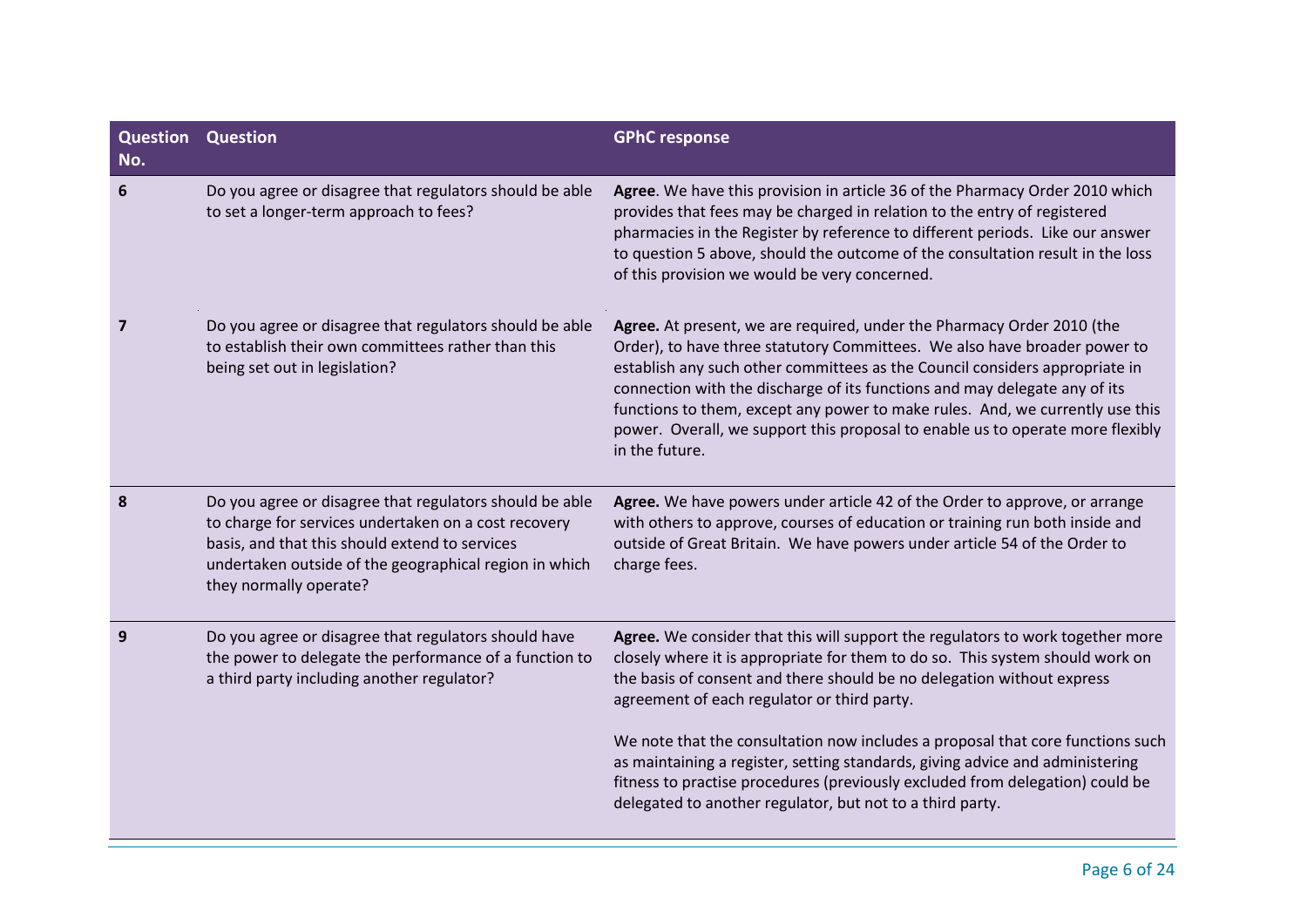| <b>Question Question</b><br>No. |                                                                                                                                   | <b>GPhC response</b>                                                                                                                                                                                                                                                                                                                                                                                                                                                                                                                                                                                                                                                                                                                                                                                                                                                                                                                                                                                                                                                                                                                                                                                                                                                                                                                                               |
|---------------------------------|-----------------------------------------------------------------------------------------------------------------------------------|--------------------------------------------------------------------------------------------------------------------------------------------------------------------------------------------------------------------------------------------------------------------------------------------------------------------------------------------------------------------------------------------------------------------------------------------------------------------------------------------------------------------------------------------------------------------------------------------------------------------------------------------------------------------------------------------------------------------------------------------------------------------------------------------------------------------------------------------------------------------------------------------------------------------------------------------------------------------------------------------------------------------------------------------------------------------------------------------------------------------------------------------------------------------------------------------------------------------------------------------------------------------------------------------------------------------------------------------------------------------|
|                                 |                                                                                                                                   | We recognise that this approach may enable flexibility in how functions are<br>delivered in the future. However, we agree that this should be framed in terms<br>of a permissive power to delegate and not a duty to delegate, to ensure that<br>any delegation is only considered and taken forward, where appropriate in all<br>the circumstances. We agree that if a regulator chooses to delegate the<br>performance of a function or part of a function to another regulator, the<br>delegating regulator should retain accountability for the delivery of that<br>function and conduct appropriate due diligence and checking to ensure that<br>any delegation and carrying out of the function is done so appropriately and in<br>line with relevant legal or other requirements.<br>We also believe that it is important that core functions are working in tandem.<br>This is a key part of our Vision and Strategic Plan to make sure we adopt the<br>right regulatory interventions in the interests of patient safety with<br>registration, standards and fitness to practise (and inspection) working<br>together. This includes being able to quickly and clearly identify trends and<br>issues across their core regulatory functions in the interests of patient safety.<br>This would remain relevant in the context of any potential delegation. |
| 10                              | Do you agree or disagree that regulators should be able<br>to require data from and share data with those groups<br>listed above? | Agree. It is important that regulators are able to obtain and share information<br>that is necessary to carry out their statutory functions and meet their<br>objectives. Extending these powers to other statutory functions would support<br>thorough risk assessment, in particular of people seeking to join the register,<br>and be likely to assist with timeliness of responses from other parties. We note<br>that any requests for or sharing of data under an extension of these powers<br>must be done in accordance with the GDPR and Data Protection Act and that<br>the rights of data subjects would therefore be protected.                                                                                                                                                                                                                                                                                                                                                                                                                                                                                                                                                                                                                                                                                                                        |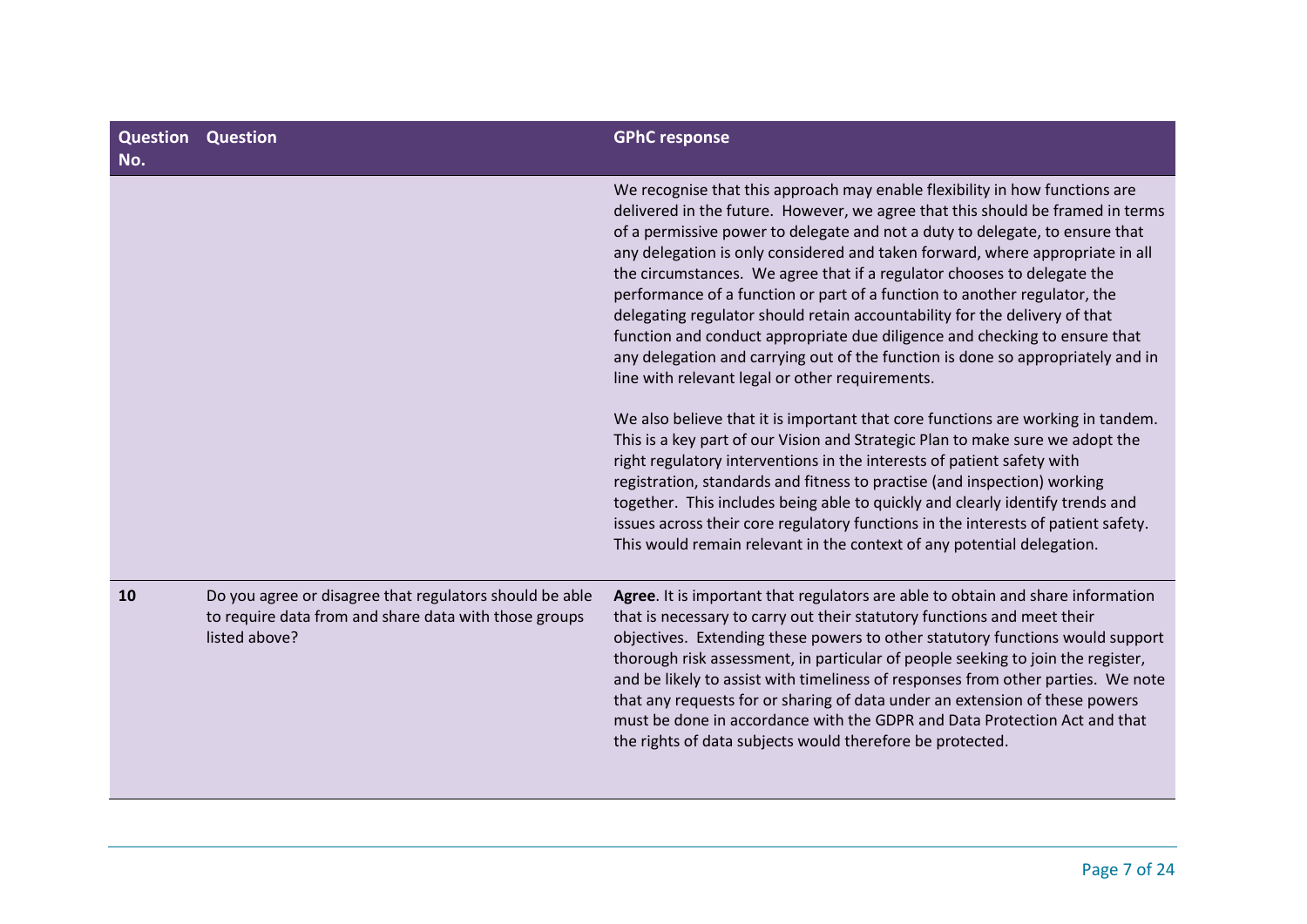| <b>Question Question</b><br>No. |                                                                                                                                                                                                                                                                                                                                                                                                                                                                                                                                                                                                                                                                                                                               | <b>GPhC response</b>                                                                                                                                                                                                                                                                                                                                                                                                                                                                                                                                                                                |
|---------------------------------|-------------------------------------------------------------------------------------------------------------------------------------------------------------------------------------------------------------------------------------------------------------------------------------------------------------------------------------------------------------------------------------------------------------------------------------------------------------------------------------------------------------------------------------------------------------------------------------------------------------------------------------------------------------------------------------------------------------------------------|-----------------------------------------------------------------------------------------------------------------------------------------------------------------------------------------------------------------------------------------------------------------------------------------------------------------------------------------------------------------------------------------------------------------------------------------------------------------------------------------------------------------------------------------------------------------------------------------------------|
| 11                              | Do you agree or disagree that regulators should<br>produce an annual report to the Parliament of each UK<br>country in which they operate?                                                                                                                                                                                                                                                                                                                                                                                                                                                                                                                                                                                    | Agree. The importance of the reporting requirements as a means of focusing<br>the minds of members of the governing body and executives on having good<br>progress on which to report, should not be under-estimated as a tool for<br>strengthening the accountability of the regulators. We would strongly favour<br>all the regulators being obliged to submit their statutory reports for laying<br>before all four (or in our case three) legislatures. The current inconsistent<br>laying arrangements seem to be essentially an accident of history and timing<br>with respect to devolution. |
| 12                              | Do you agree or disagree that the Privy Council's default<br>powers should apply to the GDC and GPhC?                                                                                                                                                                                                                                                                                                                                                                                                                                                                                                                                                                                                                         | Agree. To date, there have been no concerns or issues raised about the lack of<br>Privy Council default powers in respect of the GPhC. Having said which, we can<br>see the case for consistency across all of the regulators. However, it is<br>important to be clear that this is not being introduced in response to a specific<br>issue or problem arising from the current lack of powers.                                                                                                                                                                                                     |
| 13                              | Do you agree or disagree that all regulators should have<br>the power to set:<br>• standards for the outcomes of education and training<br>which leads to registration or annotation of the register<br>for individual learners;<br>• standards for providers who deliver courses or<br>programmes of training which lead to registration;<br>• standards for specific courses or programmes of<br>training which lead to registration;<br>• additional standards for providers who deliver post-<br>registration courses of programmes of training which<br>lead to annotation of the register; and<br>· additional standards for specific courses or<br>programmes of training which lead to annotation of the<br>register? | Agree. We agree that all regulators should have the power to set standards and<br>additional standards as set out in the consultation. In particular, we agree that<br>the standards should be linked clearly to registration or annotation of the<br>register to maintain and reinforce the primary regulatory focus on patient<br>safety.                                                                                                                                                                                                                                                         |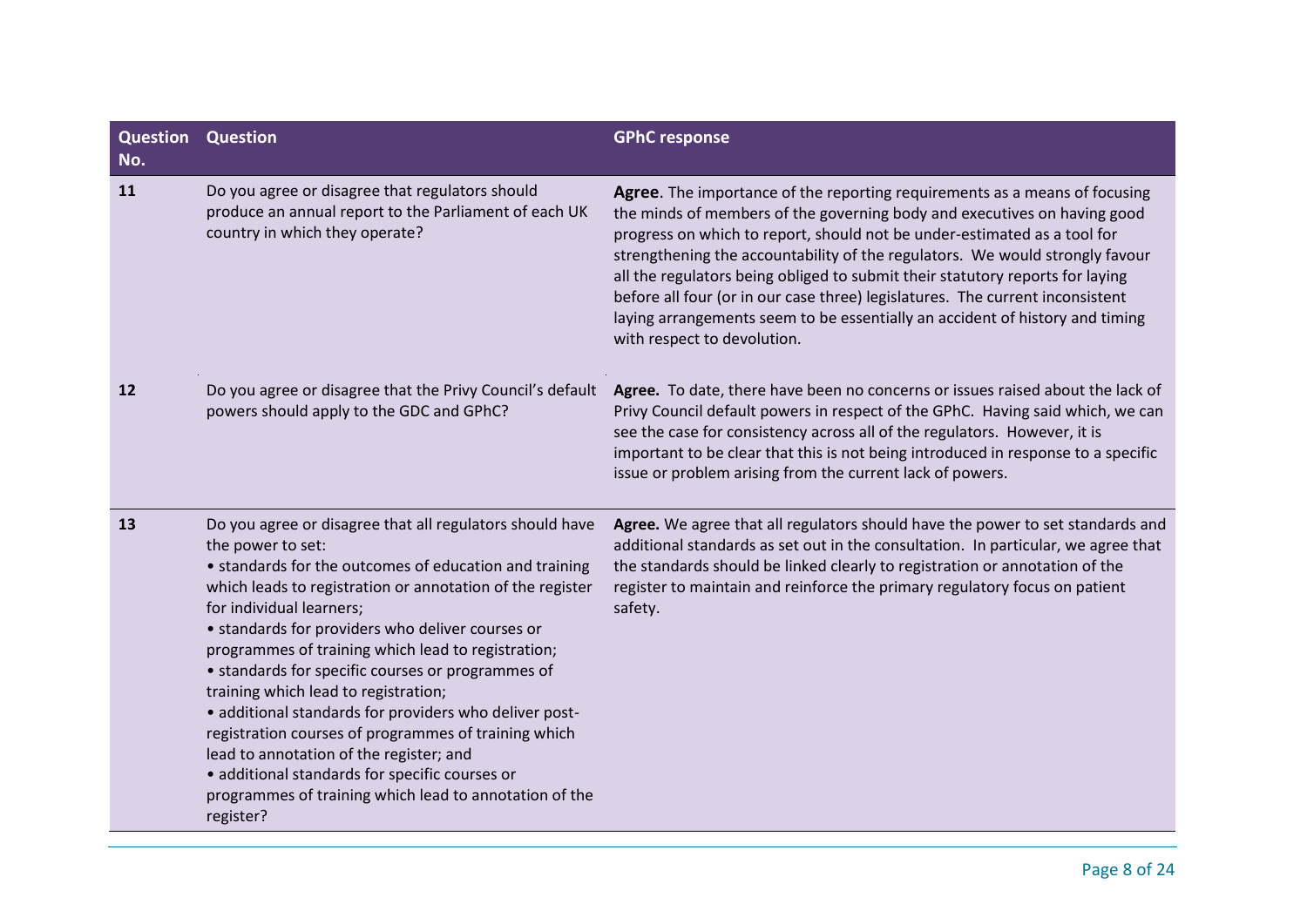| Question<br>No. | <b>Question</b>                                                                                                                                                                                                                                                                                                                                                        | <b>GPhC response</b>                                                                                                                                                                                                                                                                                                                                                                                                                                                                                                                  |
|-----------------|------------------------------------------------------------------------------------------------------------------------------------------------------------------------------------------------------------------------------------------------------------------------------------------------------------------------------------------------------------------------|---------------------------------------------------------------------------------------------------------------------------------------------------------------------------------------------------------------------------------------------------------------------------------------------------------------------------------------------------------------------------------------------------------------------------------------------------------------------------------------------------------------------------------------|
|                 | Please give a reason for your answer.                                                                                                                                                                                                                                                                                                                                  |                                                                                                                                                                                                                                                                                                                                                                                                                                                                                                                                       |
| 14              | Do you agree or disagree that all regulators should have<br>the power to approve, refuse, re-approve and withdraw<br>approval of education and training providers,<br>qualifications, courses or programmes of training which<br>lead to registration or annotation of the register?<br>Please give a reason for your answer.                                          | Agree. We believe it is right that these powers are available in relation to<br>education and training providers, qualifications, courses or programmes.<br>Without this, there are potential gaps in regulatory action which could reduce<br>public assurance.                                                                                                                                                                                                                                                                       |
| 15              | Do you agree that all regulators should have the power<br>to issue warnings and impose conditions? Please give a<br>reason for your answer.                                                                                                                                                                                                                            | Agree. We agree that all regulators should have the power to issue warnings<br>and impose conditions. This will allow regulators to choose the most<br>appropriate and proportionate intervention, depending on the particular<br>circumstances of the issue relating to the education and training provider,<br>qualifications, courses or programmes.                                                                                                                                                                               |
| 16              | Do you agree or disagree with the proposal that<br>education and training providers have a right to submit<br>observations and that this should be taken into account<br>in the decision-making process? Please provide a reason<br>for your answer.                                                                                                                   | Agree. We agree that education and training providers should have the right to<br>submit observations and that this should be taken into account in the decision-<br>making process. This is important in ensuring the factual accuracy of decisions<br>and that decisions take account of all relevant evidence and views.                                                                                                                                                                                                           |
| 17              | Do you agree that:<br>• education and training providers should have the right<br>to appeal approval decisions;<br>• that this appeal right should not apply when<br>conditions are attached to an approval;<br>• that regulators should be required to set out the<br>grounds for appeals and appeals processes in rules?<br>Please provide a reason for your answer. | Agree. Education and training providers should have the right to appeal<br>approval decisions i.e. when approval is refused or withdrawn. We also agree<br>that this right should not apply when conditions are attached to an approval<br>because providers will be able to demonstrate whether or not these conditions<br>are met before any decision is taken to refuse or withdraw approval. And we<br>agree that the grounds for appeals and appeal processes should be set out in<br>rules to provide clarity and transparency. |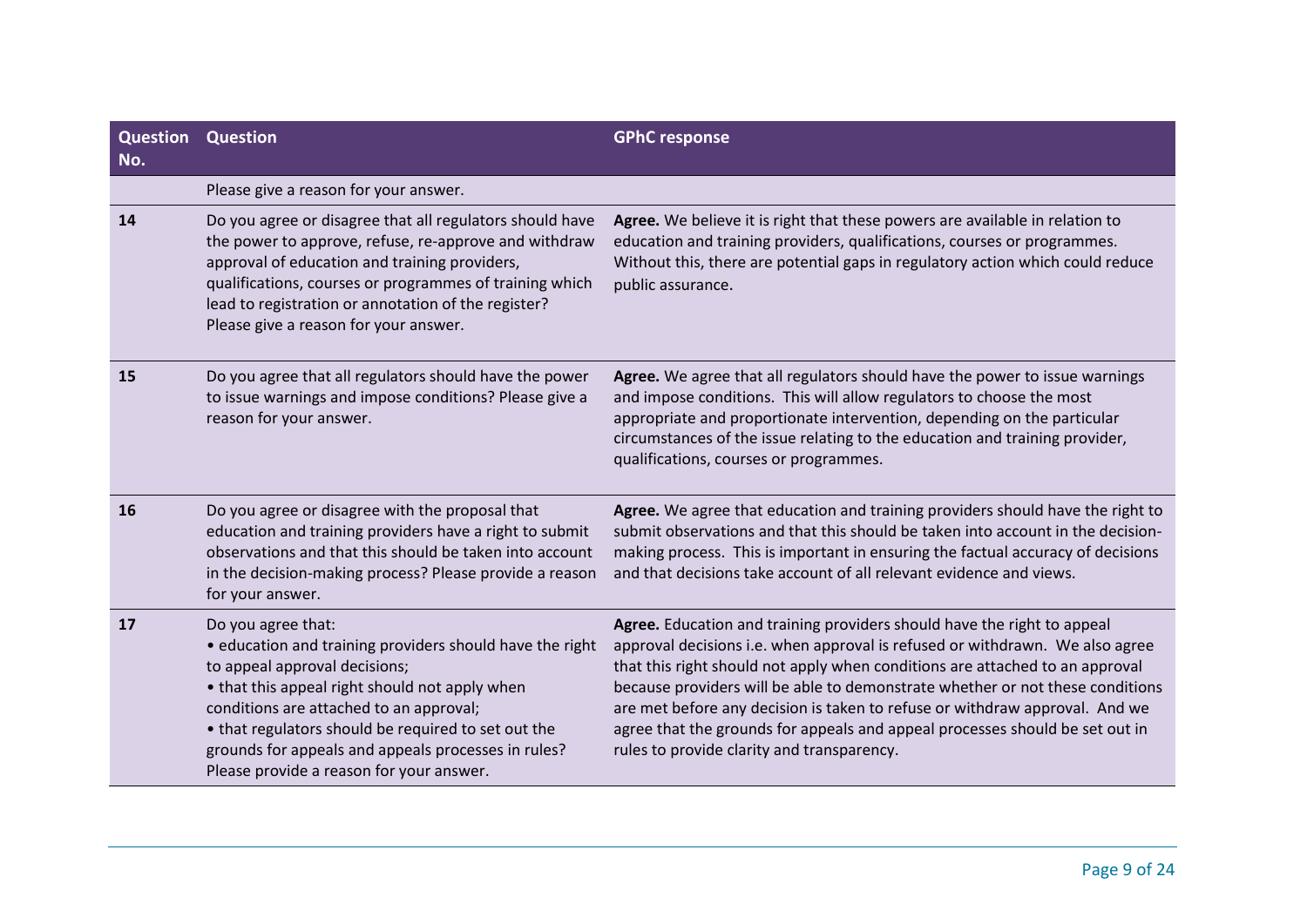| <b>Question Question</b><br>No. |                                                                                                                                                                                                                                                                         | <b>GPhC response</b>                                                                                                                                                                                                                                                                                                                                                                                                                                                                                                                                                                                                                                               |
|---------------------------------|-------------------------------------------------------------------------------------------------------------------------------------------------------------------------------------------------------------------------------------------------------------------------|--------------------------------------------------------------------------------------------------------------------------------------------------------------------------------------------------------------------------------------------------------------------------------------------------------------------------------------------------------------------------------------------------------------------------------------------------------------------------------------------------------------------------------------------------------------------------------------------------------------------------------------------------------------------|
| 18                              | Do you agree or disagree that regulators should retain<br>all existing approval and standard setting powers?<br>Please provide a reason for your answer.                                                                                                                | Agree. We believe this provides the appropriate flexibility ensuring regulators<br>are addressing the issues specific to their area of healthcare.                                                                                                                                                                                                                                                                                                                                                                                                                                                                                                                 |
| 19                              | Do you agree or disagree that all regulators should have<br>the power to set and administer exams or other<br>assessments for applications to join the register or to<br>have annotations on the register? Please provide a<br>reason for your answer.                  | Agree. All regulators should have the power to set and administer exams or<br>other assessments for applications to join the register or to have annotations<br>on the register. This reflects current powers operated by the GPhC and will<br>enable all regulators to maintain, or introduce, exams or other assessments<br>depending on the structure and standards of education and training in their<br>own area of healthcare. In particular, this provides the necessary flexibility in<br>the future taking account of any particular patient safety issues that may arise<br>and/or related changes to the structure of education and training in future. |
| 20                              | Do you agree or disagree that this power to set and<br>administer exams or other assessments should not<br>apply to approved courses or programmes of training<br>which lead to registration or annotation of the register?<br>Please provide a reason for your answer. | Agree. We agree that this is not necessary in relation to approved courses or<br>programmes of training given that powers will exist for regulators to set the<br>standards necessary in relation to the outcomes required.                                                                                                                                                                                                                                                                                                                                                                                                                                        |
| 21                              | Do you agree or disagree that regulators should be able<br>to assess education and training providers, courses or<br>programmes of training conducted in a range of ways?<br>Please provide a reason for your answer.                                                   | Agree. This provides the appropriate flexibility for regulators to take full<br>account of the learning from the pandemic and to utilise different methods<br>depending on an assessment of the level of risk, proportionality and availability<br>of resources.                                                                                                                                                                                                                                                                                                                                                                                                   |
| 22                              | Do you agree or disagree that the GMC's duty to award<br>CCTs should be replaced with a power to make rules<br>setting out the procedure in relation to, and evidence<br>required in support of, CCTs? Please give a reason for<br>your answer.                         | We do not have a view on this particular question.                                                                                                                                                                                                                                                                                                                                                                                                                                                                                                                                                                                                                 |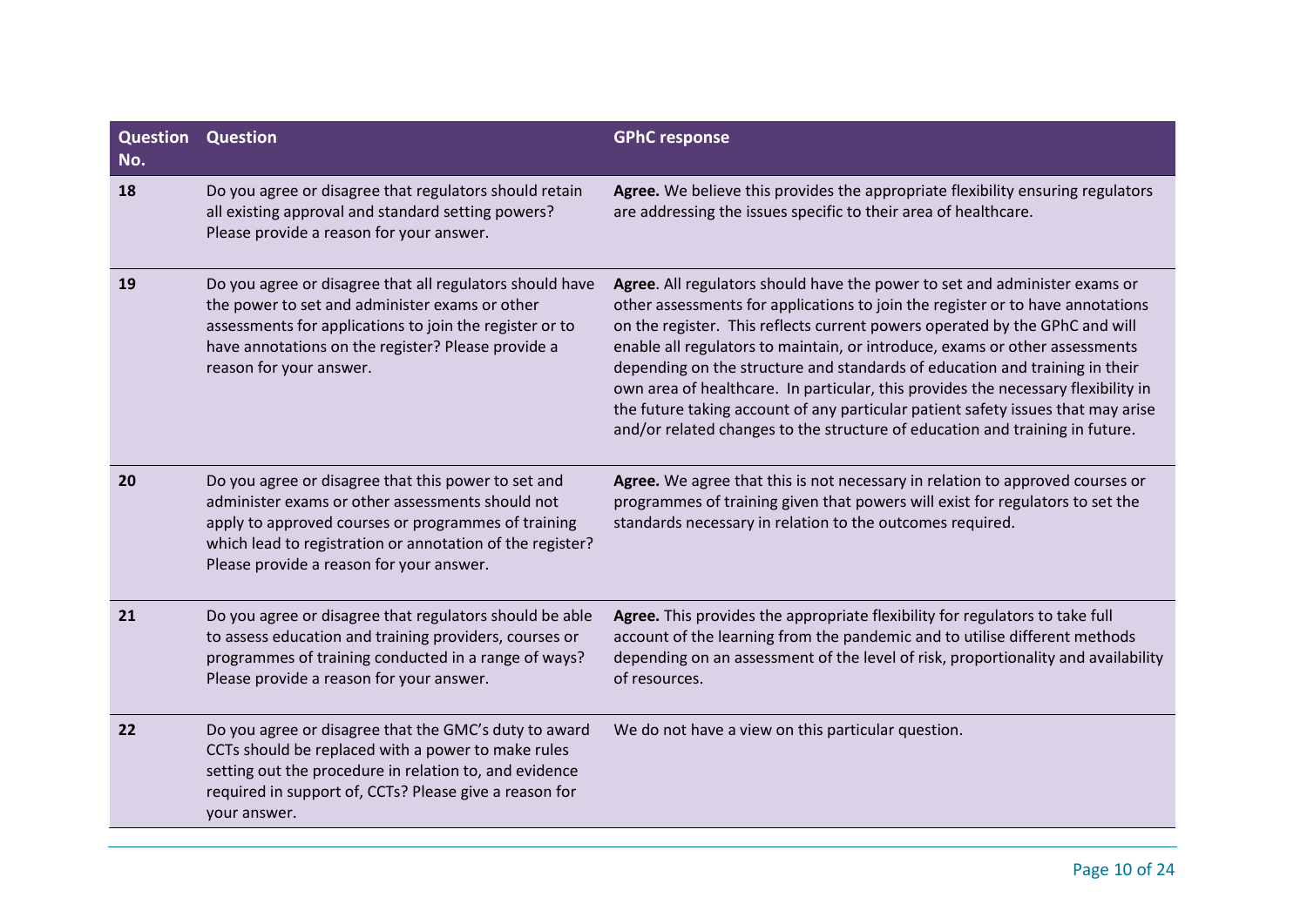| <b>Question Question</b><br>No. |                                                                                                                                                                                                                                                                                                                                                                                                                                                                                                                                                                                                                    | <b>GPhC response</b>                                                                                                                                                                                                                                                                                                                                                                                                                                                                                                                                                                                                                                                                                                                                                                                                                                         |
|---------------------------------|--------------------------------------------------------------------------------------------------------------------------------------------------------------------------------------------------------------------------------------------------------------------------------------------------------------------------------------------------------------------------------------------------------------------------------------------------------------------------------------------------------------------------------------------------------------------------------------------------------------------|--------------------------------------------------------------------------------------------------------------------------------------------------------------------------------------------------------------------------------------------------------------------------------------------------------------------------------------------------------------------------------------------------------------------------------------------------------------------------------------------------------------------------------------------------------------------------------------------------------------------------------------------------------------------------------------------------------------------------------------------------------------------------------------------------------------------------------------------------------------|
| 23                              | Do you agree or disagree that regulators should be able<br>to set out in rules and guidance their CPD and<br>revalidation requirements? Please give a reason for<br>your answer.                                                                                                                                                                                                                                                                                                                                                                                                                                   | Agree. Regulators should have flexibility, through rules and guidance, to set out<br>the requirements for CPD and revalidation. As the pandemic has<br>demonstrated, there may be a need for requirements to be changed at short<br>notice. In addition, this will provide flexibility to ensure that requirements can<br>be updated swiftly (after appropriate consultation) in response either to<br>emerging patient safety issues or through changes to the roles that healthcare<br>professionals are undertaking. We would welcome confirmation that the<br>proposed powers allow regulators to identify themselves whether rules or<br>guidance, or a combination of the two, are needed.                                                                                                                                                             |
| 24                              | Do you agree or disagree that the regulators should<br>hold a single register which can be divided into parts for<br>each profession they regulate? Please give a reason for<br>your answer.                                                                                                                                                                                                                                                                                                                                                                                                                       | Agree. We agree that holding a single register divided into parts is the most<br>effective way to provide greater consistency across all regulators and provides<br>the flexibility to add new regulated professions in the future. It is essential that<br>the register is clear and comprehensible to all those who may use it, including<br>the public, registrants and other stakeholders.                                                                                                                                                                                                                                                                                                                                                                                                                                                               |
| 25                              | Do you agree or disagree that all regulators should be<br>required to publish the following information about<br>their registrants:<br>• Name<br>• Profession<br>. Qualification (this will only be published if the<br>regulator holds this information. For historical reasons<br>not all regulators hold this information about all of their<br>registrants)<br>• Registration number or personal identification<br>number (PIN)<br>• Registration status (any measures in relation to fitness<br>to practise on a registrant's registration should be<br>published in accordance with the rules/policy made by | Agree. We agree that these requirements provide the information essential for<br>public assurance. We would simply caveat our answer that any new<br>provision(s) envisaged needs to take account of what is fair, reasonable, and<br>proportionate to publish in terms of historic registration history. Care would<br>need to be taken to ensure that registrants' age or other personal (including<br>protected) characteristics are not inadvertently available by virtue of piecing<br>together information published, e.g. registration history, periods not on the<br>Register etc, so as to protect against a potential risk of discrimination.<br>We would envisage regulators would still need to prepare and publish their<br>own publication and disclosure policies, taking account of the circumstances<br>and context of those they regulate. |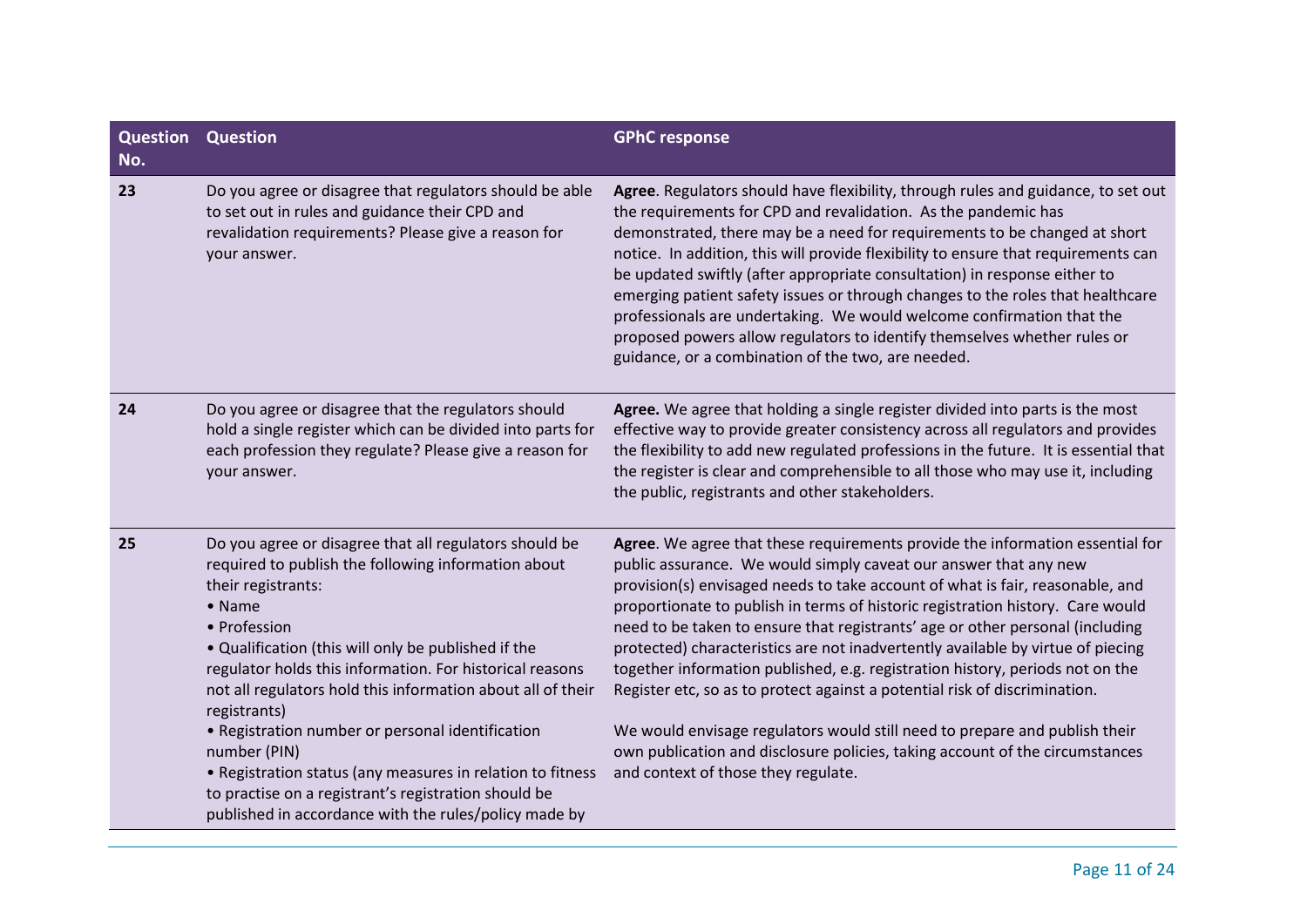| <b>Question Question</b><br>No. |                                                                                                                                                                                                                                                  | <b>GPhC response</b>                                                                                                                                                                                                                                                                                                                                                                                                                                                                                                  |
|---------------------------------|--------------------------------------------------------------------------------------------------------------------------------------------------------------------------------------------------------------------------------------------------|-----------------------------------------------------------------------------------------------------------------------------------------------------------------------------------------------------------------------------------------------------------------------------------------------------------------------------------------------------------------------------------------------------------------------------------------------------------------------------------------------------------------------|
|                                 | a regulator)<br>• Registration history<br>Please provide a reason for your answer.                                                                                                                                                               |                                                                                                                                                                                                                                                                                                                                                                                                                                                                                                                       |
| 26                              | Do you agree or disagree that all regulators, in line with<br>their statutory objectives, should be given a power<br>allowing them to collect, hold and process data? Please<br>give a reason for your answer.                                   | Agree. We agree that a power of this nature provides additional flexibility for<br>regulators and agree that it must be linked explicitly to regulators' statutory<br>functions. Any data collected, held and processed would need to be justifiable<br>and compatible with regulators responsibilities under the Data Protection Act<br>2018 and the UK GDPR. In practical terms, this may require lengthy retention<br>periods to ensure public protection and safety over the course of a registrants'<br>careers. |
| 27                              | Should they be given a discretionary power allowing<br>them to publish specific data about their registrants?<br>Please give a reason for your answer.                                                                                           | Agree. We agree that this power can provide additional public assurance where<br>regulators identify a need to publish specific data relating to their particular<br>healthcare profession(s).                                                                                                                                                                                                                                                                                                                        |
| 28                              | Do you agree or disagree that all regulators should be<br>able to annotate their register and that annotations<br>should only be made where they are necessary for the<br>purpose of public protection? Please give a reason for<br>your answer. | Agree. Annotation of the register, rather than separate registers or lists,<br>provides the most effective way for the public to identify particular specialties.<br>We also agree that the purpose of annotation is public protection and, as such<br>it would not be appropriate to include lists of all qualifications that a healthcare<br>professional may achieve in the course of their career.                                                                                                                |
| 29                              | Do you agree or disagree that all of the regulators<br>should be given a permanent emergency registration<br>power? Please give a reason for your answer.                                                                                        | Agree. This reflects the current powers available to the GPhC. Having the<br>power available to all regulators will ensure that action can be taken quickly<br>across all healthcare professions when the Secretary of State declares an<br>emergency.                                                                                                                                                                                                                                                                |
| 30                              | Do you agree or disagree that all regulators should have<br>the same offences in relation to protection of title and<br>registration within their governing legislation?                                                                         | Agree. The use of title by non-registered people carries the same risks across all<br>professions as, by definition, they are not registered or qualified. We agree<br>that all regulators should have the same offences in relation to protection of                                                                                                                                                                                                                                                                 |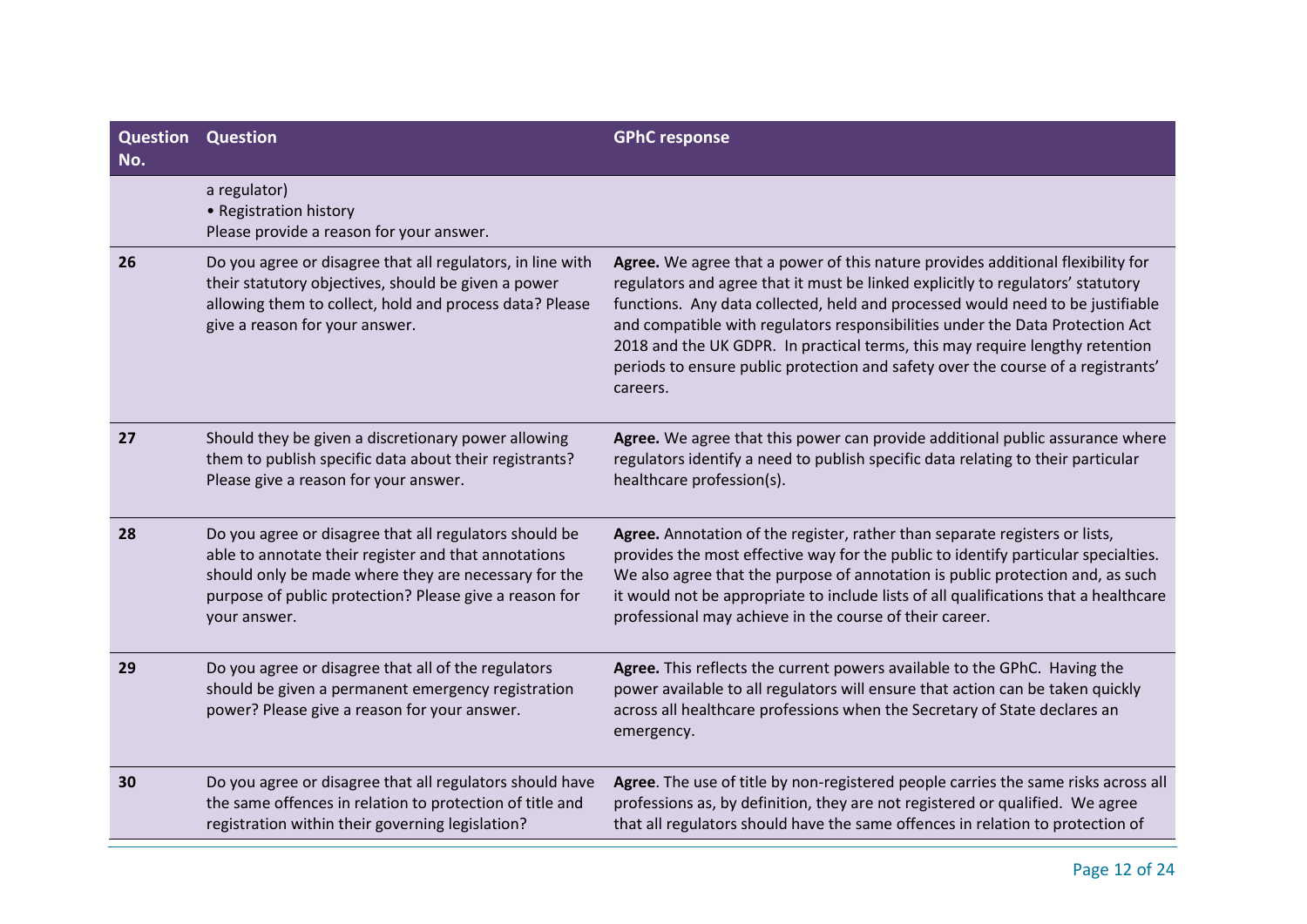| <b>Question Question</b><br>No. |                                                                                                                                                                                                                                                                                                                        | <b>GPhC response</b>                                                                                                                                                                                                                                                                                                                                                                                                                                                                                                                                                                                                                                                                                                                                                       |
|---------------------------------|------------------------------------------------------------------------------------------------------------------------------------------------------------------------------------------------------------------------------------------------------------------------------------------------------------------------|----------------------------------------------------------------------------------------------------------------------------------------------------------------------------------------------------------------------------------------------------------------------------------------------------------------------------------------------------------------------------------------------------------------------------------------------------------------------------------------------------------------------------------------------------------------------------------------------------------------------------------------------------------------------------------------------------------------------------------------------------------------------------|
|                                 |                                                                                                                                                                                                                                                                                                                        | title and registration. This provides greater clarity for the public and reduces<br>the opportunity for individuals to deceive the public.                                                                                                                                                                                                                                                                                                                                                                                                                                                                                                                                                                                                                                 |
| 31                              | Do you agree or disagree that the protection of title<br>offences should be intent offences<br>Or<br>Do you think some offences should be non-intent<br>offences (these are offences where an intent to commit<br>the offence does not have to be proven or<br>demonstrated)?<br>Please give a reason for your answer. | Regulators should focus on the use of title when a person is not registered and<br>are passing themselves off as a registered professional and/or carry out<br>activities restricted to registered professionals only. However, while the<br>question of intent may well be fundamental in many cases, we should not be<br>quick to restrict its applicability in ways that might limit our ability to take<br>action in other, perhaps unanticipated, situations. These might include<br>instances where specific intent cannot be proved, but the protection of title<br>issue appears to be one of recklessness, or wilful disregard. Also, having intent<br>and non-intent offences, the criminal penalties will better reflect the nature<br>and scope of the intent. |
| 32                              | Do you agree or disagree with our proposal that<br>regulators should be able to appoint a deputy registrar<br>and/or assistant registrar, where this power does not<br>already exist? Please give a reason for your answer.                                                                                            | We are neutral on this issue. We already have provision for the appointment<br>of a Deputy Registrar in article 18 of the Order. We are not currently using it.                                                                                                                                                                                                                                                                                                                                                                                                                                                                                                                                                                                                            |
| 33                              | Do you agree or disagree with our proposal that<br>regulators should be able to set out their registration<br>processes in rules and guidance? Please give a reason<br>for your answer.                                                                                                                                | Agree. This provides the appropriate flexibility for regulators to set out their<br>registration processes given the specific requirements that may exist in<br>different regulated professions and to amend or update them swiftly should<br>the need arise.                                                                                                                                                                                                                                                                                                                                                                                                                                                                                                              |
| 34                              | Should all registrars be given a discretion to turn down<br>an applicant for registration or should applicants be<br>only turned down because they have failed to meet the<br>new criteria for registration? Please give a reason for<br>your answer.                                                                  | We believe the better course of action is for applicants to be turned down only<br>where they have failed to meet criteria for registration. This provides greater<br>transparency and ensures that decision-making is as objective as possible.<br>Regulators should ensure that appropriate account is taken of examples such                                                                                                                                                                                                                                                                                                                                                                                                                                            |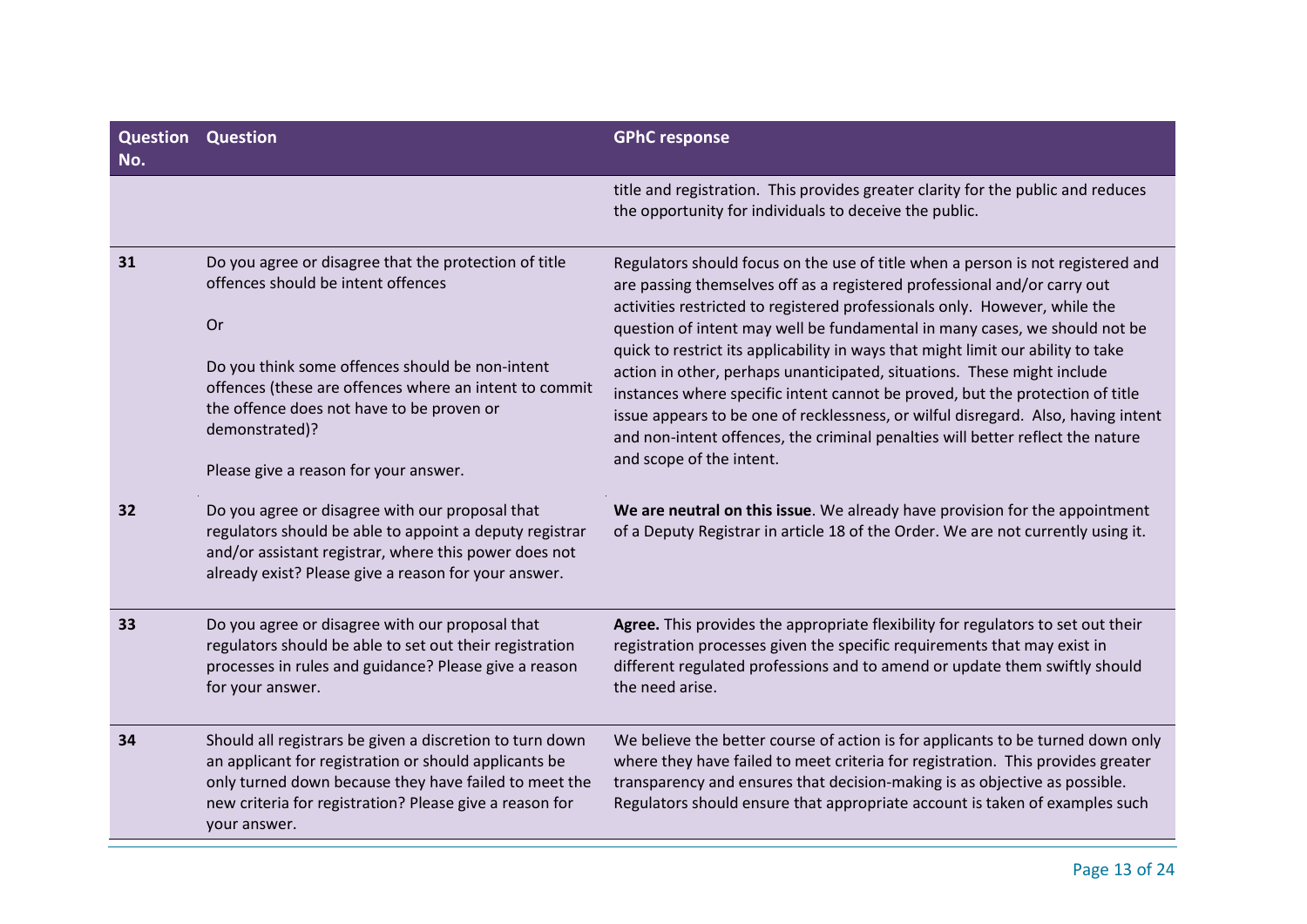| <b>Question Question</b><br>No. |                                                                                                                                                                                                                                                                                                                                                                     | <b>GPhC response</b>                                                                                                                                                                                                                                                                                                                                                                                                                                                                                                                                                                                                                                                                                                                                                                                                                                                 |
|---------------------------------|---------------------------------------------------------------------------------------------------------------------------------------------------------------------------------------------------------------------------------------------------------------------------------------------------------------------------------------------------------------------|----------------------------------------------------------------------------------------------------------------------------------------------------------------------------------------------------------------------------------------------------------------------------------------------------------------------------------------------------------------------------------------------------------------------------------------------------------------------------------------------------------------------------------------------------------------------------------------------------------------------------------------------------------------------------------------------------------------------------------------------------------------------------------------------------------------------------------------------------------------------|
|                                 |                                                                                                                                                                                                                                                                                                                                                                     | as an extended break in practice and incorporated in the criteria where<br>necessary.                                                                                                                                                                                                                                                                                                                                                                                                                                                                                                                                                                                                                                                                                                                                                                                |
| 35                              | Do you agree or disagree that the GMC's provisions<br>relating to the licence to practise should be removed<br>from primary legislation and that any requirements to<br>hold a licence to practise and the procedure for<br>granting or refusing a licence to practise should instead<br>be set out in rules and guidance? Please give a reason<br>for your answer. | We do not have a view on this particular question.                                                                                                                                                                                                                                                                                                                                                                                                                                                                                                                                                                                                                                                                                                                                                                                                                   |
| 36                              | Do you agree or disagree that in specific circumstances<br>regulators should be able to suspend registrants from<br>their registers rather than remove them? Please give a<br>reason for your answer.                                                                                                                                                               | Agree, but would like further information. While we are not opposed to a<br>power to suspend registrants rather than removing them, we are unclear about<br>the particular benefits of this and the reasons why this is being proposed. We<br>note that the examples cited such as failure to pay fees or failure to maintain<br>contact details are also reasons for removal from the register as set out in<br>paragraph 208. This creates the potential for regulators to adopt different<br>approaches to the same failure which may create confusion for the public and<br>scope for challenge from those who are suspended or removed. Therefore, we<br>would welcome additional information on the policy reasons underpinning this<br>proposal and how it is envisaged the new provision(s) would work in practice.<br>We would be happy to discuss further. |
| 37                              | Do you agree or disagree that the regulators should be<br>able to set out their removal and readmittance<br>processes to the register for administrative reasons in<br>rules, rather than having these set out in primary<br>legislation? Please give a reason for your answer.                                                                                     | Agree. Where possible we should avoid primary legislation becoming too heavy<br>in detail. Therefore, this would be more of an operational matter for which the<br>rules are more appropriate than primary legislation.<br>However, there would need to be some broad agreement for what the core<br>processes should be. For example, what is the evidential test for the Registrar                                                                                                                                                                                                                                                                                                                                                                                                                                                                                 |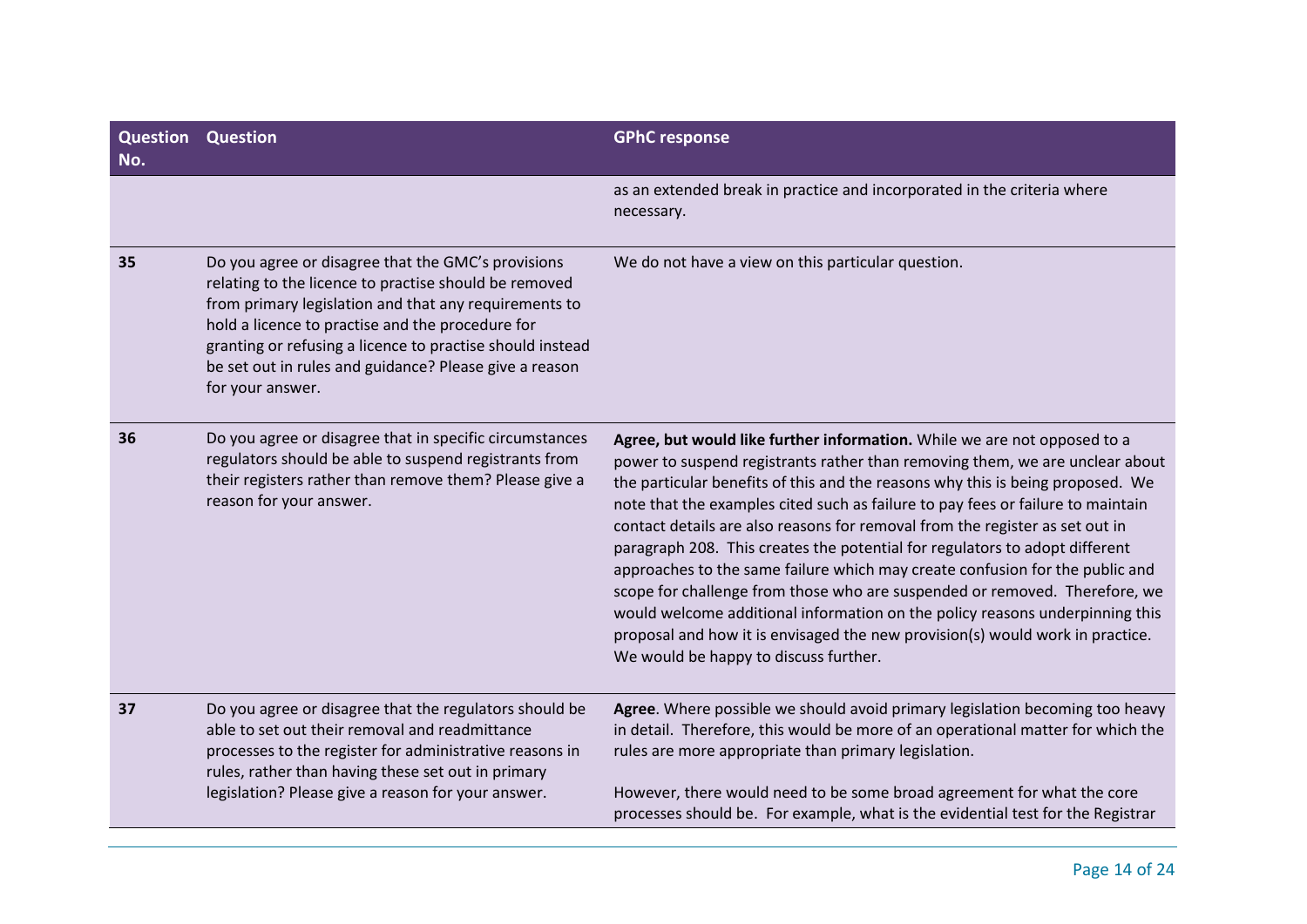| Question<br>No. | <b>Question</b>                                                                                                                                                                                                  | <b>GPhC response</b>                                                                                                                                                                                                                                                                                                                                                                                                                                                                         |
|-----------------|------------------------------------------------------------------------------------------------------------------------------------------------------------------------------------------------------------------|----------------------------------------------------------------------------------------------------------------------------------------------------------------------------------------------------------------------------------------------------------------------------------------------------------------------------------------------------------------------------------------------------------------------------------------------------------------------------------------------|
|                 |                                                                                                                                                                                                                  | to make the initial decision to remove? Is there an initial review mechanism<br>before an appeal right is triggered? How would a statutory committee<br>determine an appeal and what test should it apply to allow an appeal. In the<br>absence of an agreed framework or approach to any new provisions, there is a<br>risk of a lack of uniformity of approach amongst the regulators as well as the<br>risk of some having greater administrative/resource intensive processes.           |
| 38              | Do you think any additional appealable decisions should<br>be included within legislation? Please give a reason for<br>your answer.                                                                              | No - disagree. Regulators need to distinguish carefully between decisions<br>which fundamentally impact on the professional's ability to register or renew<br>their registration and other administrative decisions. The former can be and<br>should be appealable decisions. The latter are better managed by the<br>obligations on the regulator to act in accordance with well-established public<br>law principles and if necessary, judicially reviewing the regulator.                 |
| 39              | Do you agree or disagree that regulators should set out<br>their registration appeals procedures in rules or should<br>these be set out in their governing legislation? Please<br>give a reason for your answer. | Agree. Set out in rules, for the same reason as question 37 above on<br>administrative removal. Once the appealable decisions are set out in<br>legislation, the appeals procedures should be set out in rules with the same<br>caveat about setting agreed frameworks for the Appeals Committee's powers,<br>what tests they should apply and so on. Ultimately setting the procedures<br>down in rules rather than in regulators' governing legislation allows for greater<br>flexibility. |
| 40              | Do you agree or disagree with our proposal that the<br>regulators should not have discretionary powers to<br>establish student registers? Please give a reason for<br>your answer.                               | Agree. There is no need for a discretionary power for regulators to establish<br>student registers. As indicated in the consultation, students are not allowed to<br>practise unsupervised and we do not see a reason in terms of public protection<br>for holding and publishing a student register.                                                                                                                                                                                        |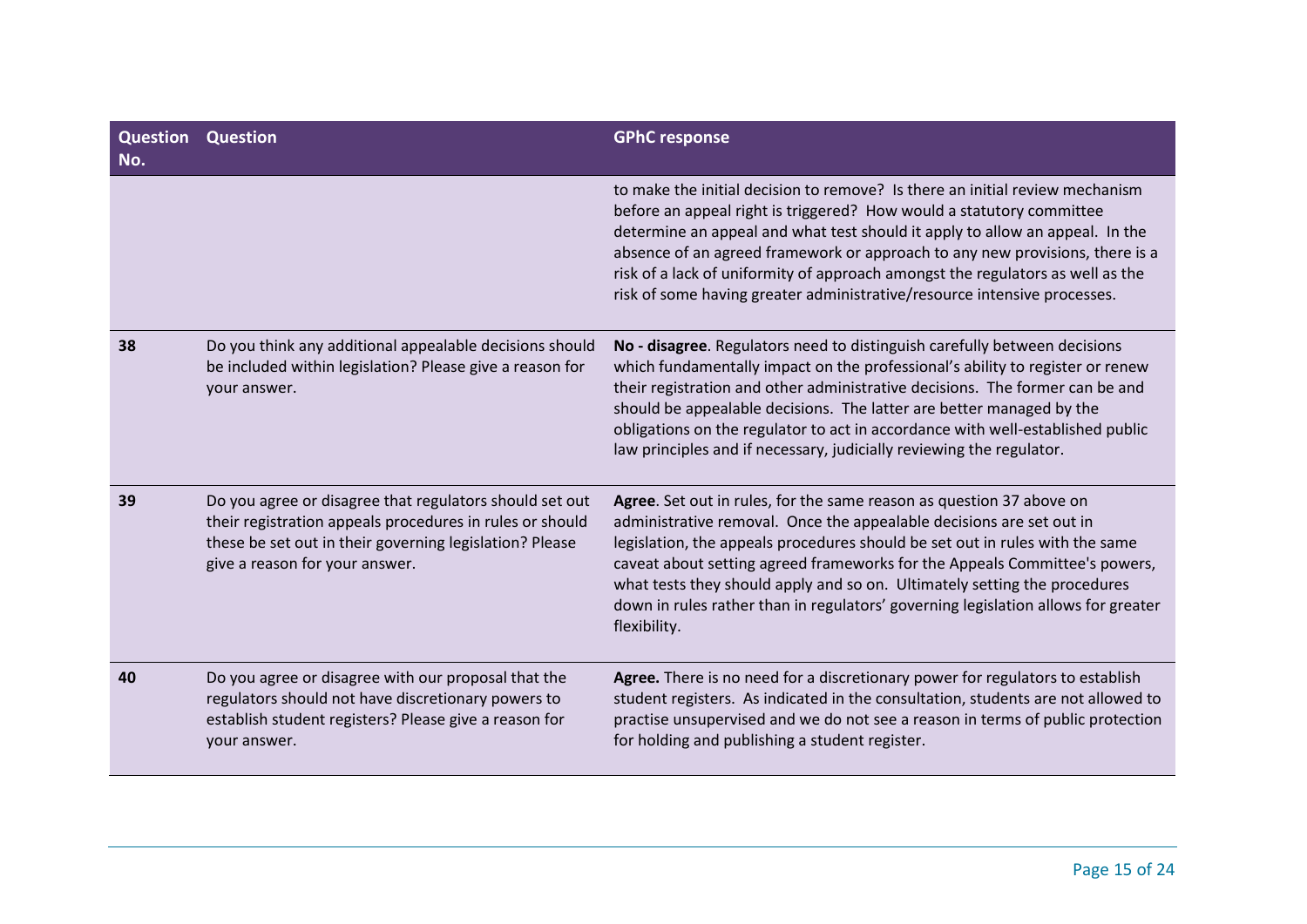| <b>Question Question</b><br>No. |                                                                                                                                                                                                                                                                                                                                                                    | <b>GPhC response</b>                                                                                                                                                                                                                                                                                                                                                                                                                                                                                                                                                                                                                                                                                                                                                                                                                                                                                        |
|---------------------------------|--------------------------------------------------------------------------------------------------------------------------------------------------------------------------------------------------------------------------------------------------------------------------------------------------------------------------------------------------------------------|-------------------------------------------------------------------------------------------------------------------------------------------------------------------------------------------------------------------------------------------------------------------------------------------------------------------------------------------------------------------------------------------------------------------------------------------------------------------------------------------------------------------------------------------------------------------------------------------------------------------------------------------------------------------------------------------------------------------------------------------------------------------------------------------------------------------------------------------------------------------------------------------------------------|
| 41                              | Do you agree or disagree with our proposal that the<br>regulators should not have discretionary powers to<br>establish non-practising registers? Please give a reason<br>for your answer.                                                                                                                                                                          | Agree. Regulators should not have a discretionary power to establish non-<br>practising registers. We do not see that such a register provides any additional<br>public assurance and may create unnecessary confusion for the public.                                                                                                                                                                                                                                                                                                                                                                                                                                                                                                                                                                                                                                                                      |
| 42                              | Do you agree or disagree that the prescriptive detail on<br>international registration requirements should be<br>removed from legislation? Please give a reason for your<br>answer.                                                                                                                                                                                | Agree. The prescriptive detail on international registration requirements<br>should be removed from legislation to ensure that each regulator has the<br>necessary flexibility to adopt an appropriate and proportionate approach.                                                                                                                                                                                                                                                                                                                                                                                                                                                                                                                                                                                                                                                                          |
| 43                              | Do you agree or disagree with our proposal that<br>regulators should be given powers to operate a three-<br>step fitness to practise process, covering:<br>• 1: initial assessment<br>• 2: Case Examiner stage<br>• 3: fitness to practise panel stage?<br>Please give a reason for your answer.                                                                   | Agree. It is important that there is consistency and uniformity in approach<br>across all healthcare regulators and we particularly welcome the introduction<br>of Case Examiners. The Case Examiner stage provides greater flexibility in<br>statutory decision-maker resources, as compared to the overly procedural<br>Investigating Committee. However, the term 'three-step' implies that each<br>step will be followed when in reality a significant number will be concluded<br>early in the process. The term three 'part' approach may be more appropriate.<br>With regards to terminology we would suggest 'assessment and investigation',<br>rather than just 'initial assessment'. This better reflects the breadth of activity<br>within this part and it avoids the appearance that concerns will go straight to<br>Case Examiners simply if they meet some initial assessment type criteria. |
| 44                              | Do you agree or disagree that:<br>• All regulators should be provided with two grounds<br>for action - lack of competence, and misconduct?<br>• Lack of competence and misconduct are the most<br>appropriate terminology for these grounds for action?<br>• Any separate grounds for action relating to health and<br>English language should be removed from the | Agree in part. We agree with the reduction in the number of grounds for<br>action. This simplifies the approach and removes those grounds that regulators<br>currently have but rarely, if ever, use. We do, however, have some concerns<br>with the terminology used in this proposal and how health concerns may be<br>managed going forward.                                                                                                                                                                                                                                                                                                                                                                                                                                                                                                                                                             |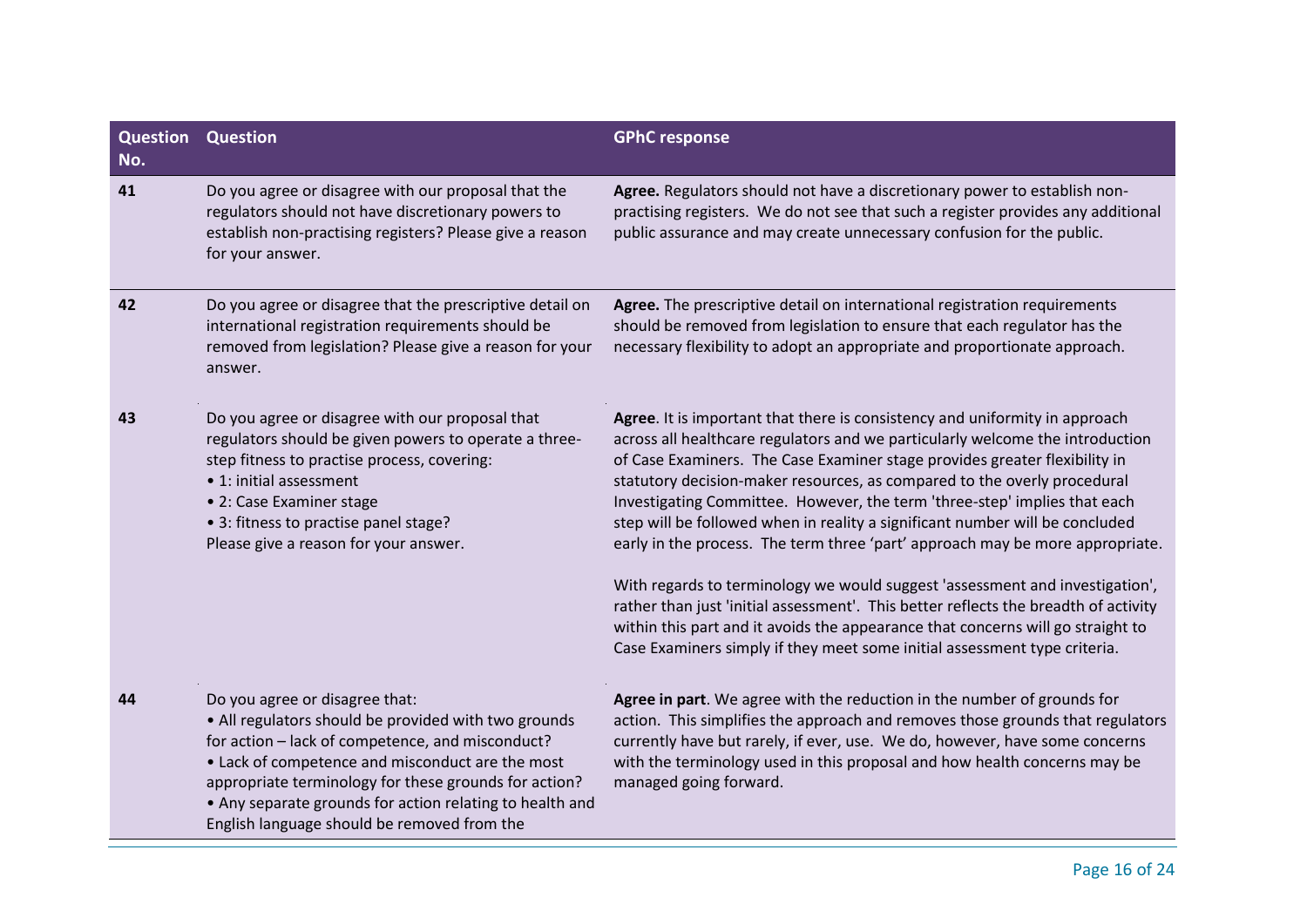| No. | <b>Question Question</b>                                                                                                                                                                                                                                                           | <b>GPhC response</b>                                                                                                                                                                                                                                                                                                                                                                                                                                                                                                                                                                                                                                                                                                                                                                                |
|-----|------------------------------------------------------------------------------------------------------------------------------------------------------------------------------------------------------------------------------------------------------------------------------------|-----------------------------------------------------------------------------------------------------------------------------------------------------------------------------------------------------------------------------------------------------------------------------------------------------------------------------------------------------------------------------------------------------------------------------------------------------------------------------------------------------------------------------------------------------------------------------------------------------------------------------------------------------------------------------------------------------------------------------------------------------------------------------------------------------|
|     | legislation, and concerns of this kind investigated under<br>the ground of lack of competence?<br>• This proposal provides sufficient scope for regulators<br>to investigate concerns about registrants and ensure<br>public protection?<br>Please give a reason for your answers. | The gateways to fitness to practise proceedings are important. We understand<br>and accept the rationale for health not being a standalone ground for<br>impairment. We want to manage health concerns differently and agree that<br>the mere fact of a health condition should never on its own be grounds for<br>regulatory action. The health issue itself isn't the risk, it's the extent to which<br>the professional is managing it. What is important is how regulators establish<br>the threshold for when action is required on a health concern. Therefore,<br>removing health as a separate gateway could influence regulators and<br>encourage a cultural shift.                                                                                                                        |
|     |                                                                                                                                                                                                                                                                                    | We note that the proposals have a health component attached to lack of<br>competence. We would argue that, although it should not be a standalone<br>ground for action, health is also frequently a significant component in<br>misconduct cases and should be applicable to that ground for action as well as<br>competence. One way of doing this is to have only two gateways and where<br>the health is a material or significant factor, this can be incorporated into the<br>evidence and weighed accordingly.                                                                                                                                                                                                                                                                                |
|     |                                                                                                                                                                                                                                                                                    | Furthermore, a professional's poor health should not be termed 'lack of<br>competence'. It has negative connotations and is contrary to the more person-<br>centred approach being introduced across healthcare regulation. It is also<br>something of a binary decision, either you are competent or not. Most recently<br>SWE used lack of competence and capability to define this ground referral.<br>This can be more succinctly referred to as deficient performance, a preferable<br>alternative to 'lack of competence'. Or, although somewhat cumbersome as an<br>alternative, 'the inability to practise safely'. This would be sufficient in scope to<br>capture performance and health and misconduct would also capture health<br>should it be a significant component of the concern. |
| 45  | Do you agree or disagree that:<br>• all measures (warnings, conditions, suspension orders                                                                                                                                                                                          | Agree. All measures ought to be available to both Case Examiners and FtP<br>panels. This aligns with the move to a less adversarial model in fitness to                                                                                                                                                                                                                                                                                                                                                                                                                                                                                                                                                                                                                                             |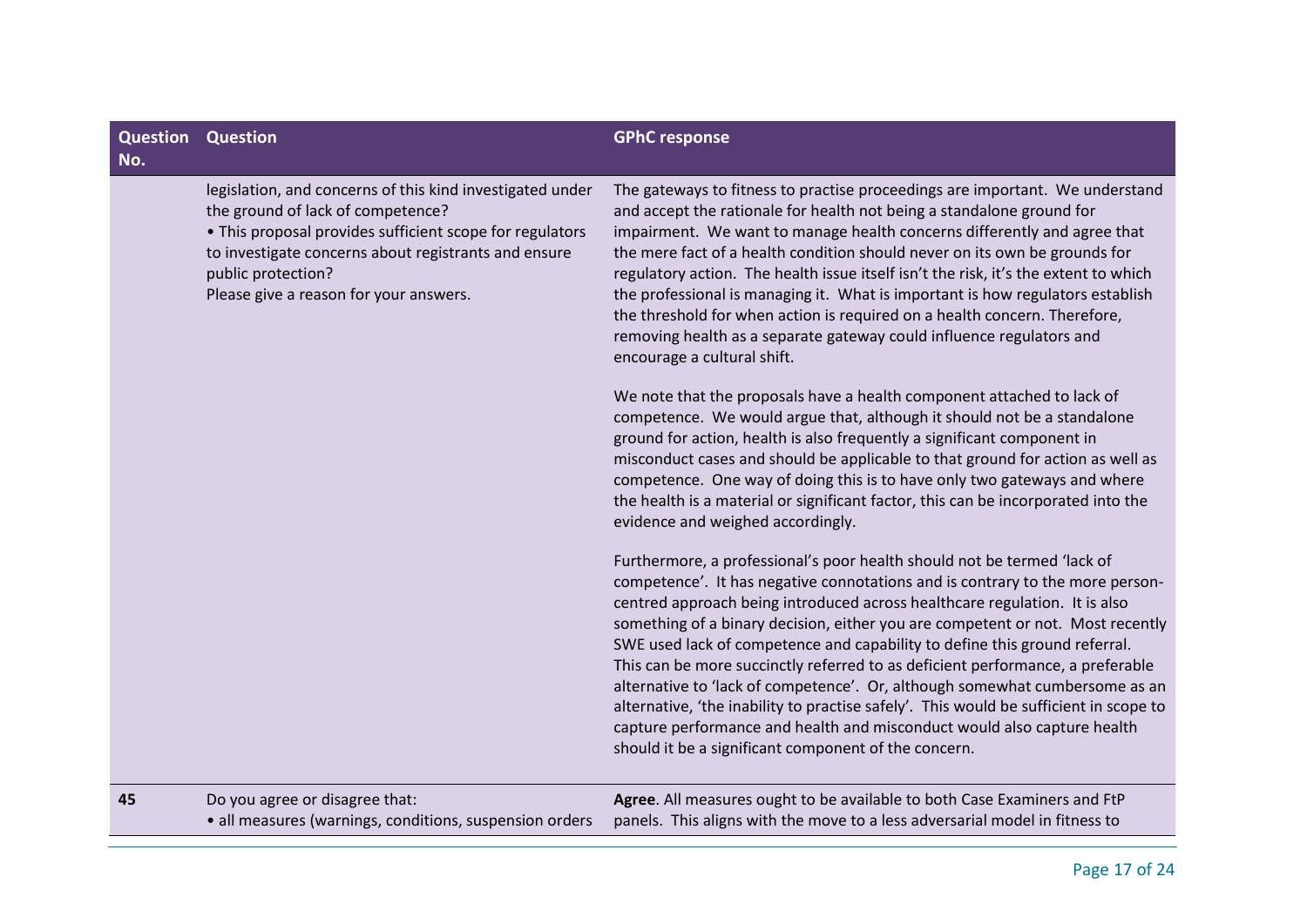| <b>Question Question</b><br>No. |                                                                                                                                                                                                                                                                          | <b>GPhC response</b>                                                                                                                                                                                                                                                                                                                                                                                                                                                                                                                                                               |
|---------------------------------|--------------------------------------------------------------------------------------------------------------------------------------------------------------------------------------------------------------------------------------------------------------------------|------------------------------------------------------------------------------------------------------------------------------------------------------------------------------------------------------------------------------------------------------------------------------------------------------------------------------------------------------------------------------------------------------------------------------------------------------------------------------------------------------------------------------------------------------------------------------------|
|                                 | and removal orders) should be made available to both<br>Case Examiners and Fitness to Practise panels; and<br>· automatic removal orders should be made available<br>to a regulator following conviction for a listed offence?<br>Please give a reason for your answers. | practise and should bring benefits for both the regulator, professionals and<br>those that raise concerns.<br>We agree that automatic removal orders should be made available following a<br>conviction for a listed offence.                                                                                                                                                                                                                                                                                                                                                      |
| 46                              | Do you agree or disagree with the proposed powers for<br>reviewing measures? Please give a reason for your<br>answer.                                                                                                                                                    | Agree. It is important that measures are always consistent with the principle of<br>proportionality, and this will include the actual restrictions but also the length<br>and duration of the restrictions. As measures have the potential to be<br>experienced as punitive, even if not intended to be so, it is important that<br>measures can be reviewed at any point before their expiry. This would ensure<br>that if a point is reached where the measure is no longer necessary or in the<br>public interest, the registrant can be allowed back to unrestricted practice. |
| 47                              | Do you agree or disagree with our proposal on<br>notification provisions, including the duty to keep the<br>person(s) who raised the concern informed at key<br>points during the fitness to practise process? Please<br>give a reason for your answer.                  | Agree. Notifying those that raised the concern on a regular basis is an<br>important part of being person-centred and the very minimum that those<br>investigating concerns should aim to achieve.                                                                                                                                                                                                                                                                                                                                                                                 |
| 48                              | Do you agree or disagree with our proposal that<br>regulators should have discretion to decide whether to<br>investigate, and if so, how best to investigate a fitness<br>to practise concern? Please give a reason for your<br>answer.                                  | Agree. Each regulator should consider the impact of the concern on the<br>profession which they regulate and this may differ from profession to<br>profession. Therefore, each regulator should be able to set their own threshold<br>criteria. Additionally, each regulator is funded very differently and therefore<br>modes of investigation will naturally differ to ensure value for money.                                                                                                                                                                                   |
| 49                              | Do you agree or disagree that the current restrictions<br>on regulators being able to consider concerns more<br>than five years after they came to light should be<br>removed? Please give a reason for your answer.                                                     | Agree. The rule should be removed. Its removal provides a broader discretion<br>for investigating historical matters that are serious or exceptional and that may<br>not come to light for some time. The retention of the rule is not compatible<br>with outcomes from recently published independent reports.                                                                                                                                                                                                                                                                    |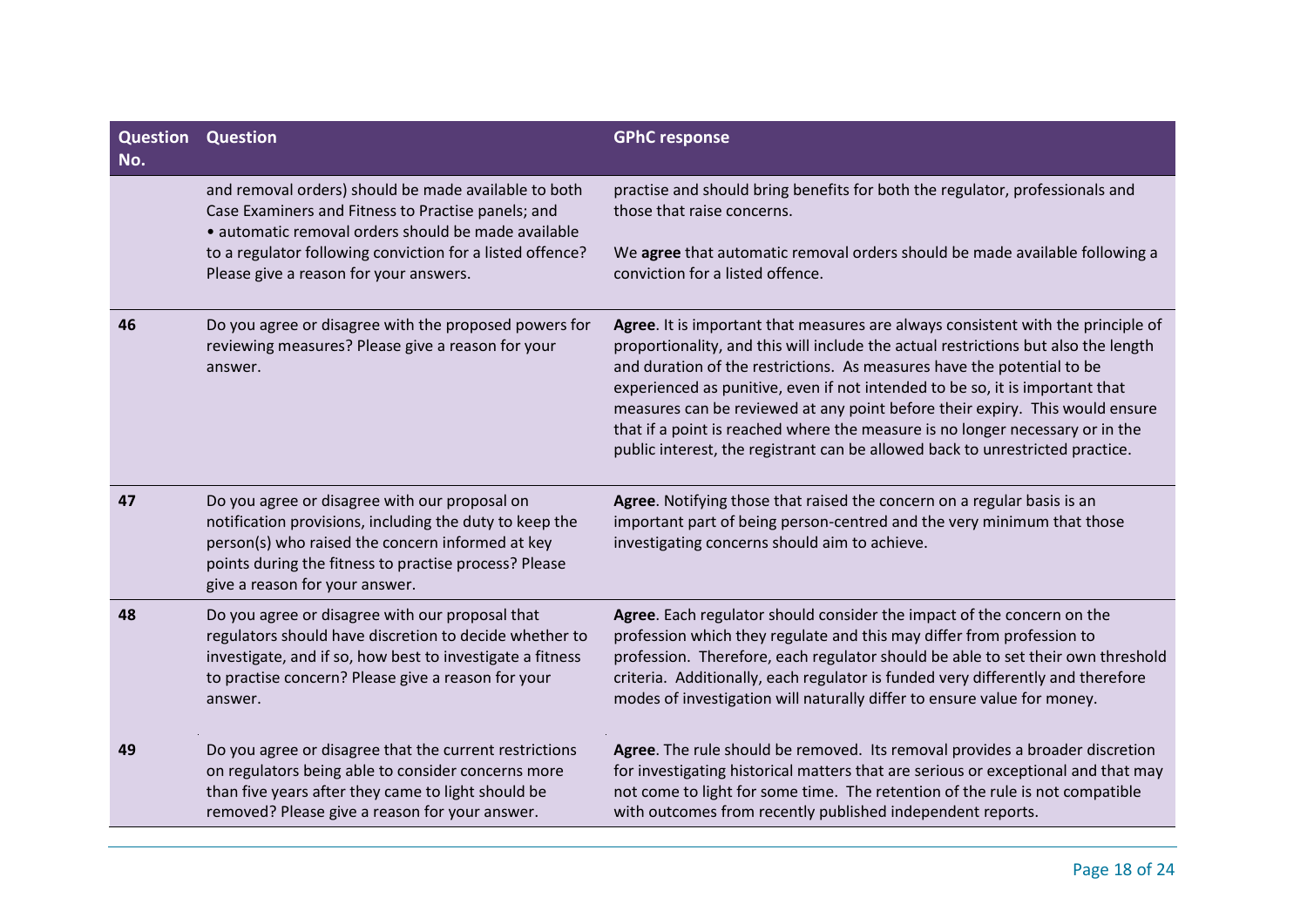| <b>Question Question</b><br>No. |                                                                                                                                                                                                                                            | <b>GPhC response</b>                                                                                                                                                                                                                                                                                                                                                                                                                                                                                                                                                                                                                                                                                                                                                                                                                                                                                                                                                                                                                                                                                                                                                                                                                                                      |
|---------------------------------|--------------------------------------------------------------------------------------------------------------------------------------------------------------------------------------------------------------------------------------------|---------------------------------------------------------------------------------------------------------------------------------------------------------------------------------------------------------------------------------------------------------------------------------------------------------------------------------------------------------------------------------------------------------------------------------------------------------------------------------------------------------------------------------------------------------------------------------------------------------------------------------------------------------------------------------------------------------------------------------------------------------------------------------------------------------------------------------------------------------------------------------------------------------------------------------------------------------------------------------------------------------------------------------------------------------------------------------------------------------------------------------------------------------------------------------------------------------------------------------------------------------------------------|
|                                 |                                                                                                                                                                                                                                            |                                                                                                                                                                                                                                                                                                                                                                                                                                                                                                                                                                                                                                                                                                                                                                                                                                                                                                                                                                                                                                                                                                                                                                                                                                                                           |
| 50                              | Do you think that regulators should be provided with a<br>separate power to address non-compliance, or should<br>non-compliance be managed using existing powers such<br>as "adverse inferences"? Please give a reason for your<br>answer. | Lack of co-operation or non-compliance by pharmacy professionals is not a<br>problem the GPhC often encounters and when it does occur it is often caused<br>by ill-health or anxiety of being investigated by the regulator. Therefore,<br>managing non-compliance through adverse inferences and current approaches<br>remains appropriate and proportionate. This should be enough to secure<br>public protection with a power being contrary to a less adversarial approach in<br>fitness to practise and possibly reinforcing a more punitive perception.<br>The introduction of a separate power would not be used very often, could be<br>viewed as heavy handed and is unlikely to encourage a positive relationship<br>with the professionals we seek to regulate.<br>One area where we do encounter issues, particularly as a systems regulator, is<br>the provision of information by professionals or other third parties who hold it.<br>This can be a barrier to securing all the relevant information we need and our<br>ability to discharge our overarching objective. Therefore, any power should<br>distinguish between general non-compliance which can be managed through<br>established process and the narrower non-compliance where information is |
|                                 |                                                                                                                                                                                                                                            | retained or withheld.                                                                                                                                                                                                                                                                                                                                                                                                                                                                                                                                                                                                                                                                                                                                                                                                                                                                                                                                                                                                                                                                                                                                                                                                                                                     |
| 51                              | Do you agree or disagree with our proposed approach<br>for onward referral of a case at the end of the initial<br>assessment stage? Please give a reason for your<br>answer.                                                               | Agree. Although, as referenced above, we should speak of assessment and<br>investigation, as opposed to 'initial assessment'. Onward referral, with the<br>exception of Interim Orders, should be at the point at which a reasonable and<br>proportionate investigation has been completed, not simply once initial criteria<br>have been met.                                                                                                                                                                                                                                                                                                                                                                                                                                                                                                                                                                                                                                                                                                                                                                                                                                                                                                                            |
| 52                              | Do you agree or disagree with our proposal that<br>regulators should be given a new power to<br>automatically remove a registrant from the Register, if                                                                                    | Agree. A number of fitness to practise concerns will inevitably attract a removal<br>and, where possible, we should avoid a lengthy and costly process. This<br>proposal is an efficient mechanism for managing the most serious concerns.                                                                                                                                                                                                                                                                                                                                                                                                                                                                                                                                                                                                                                                                                                                                                                                                                                                                                                                                                                                                                                |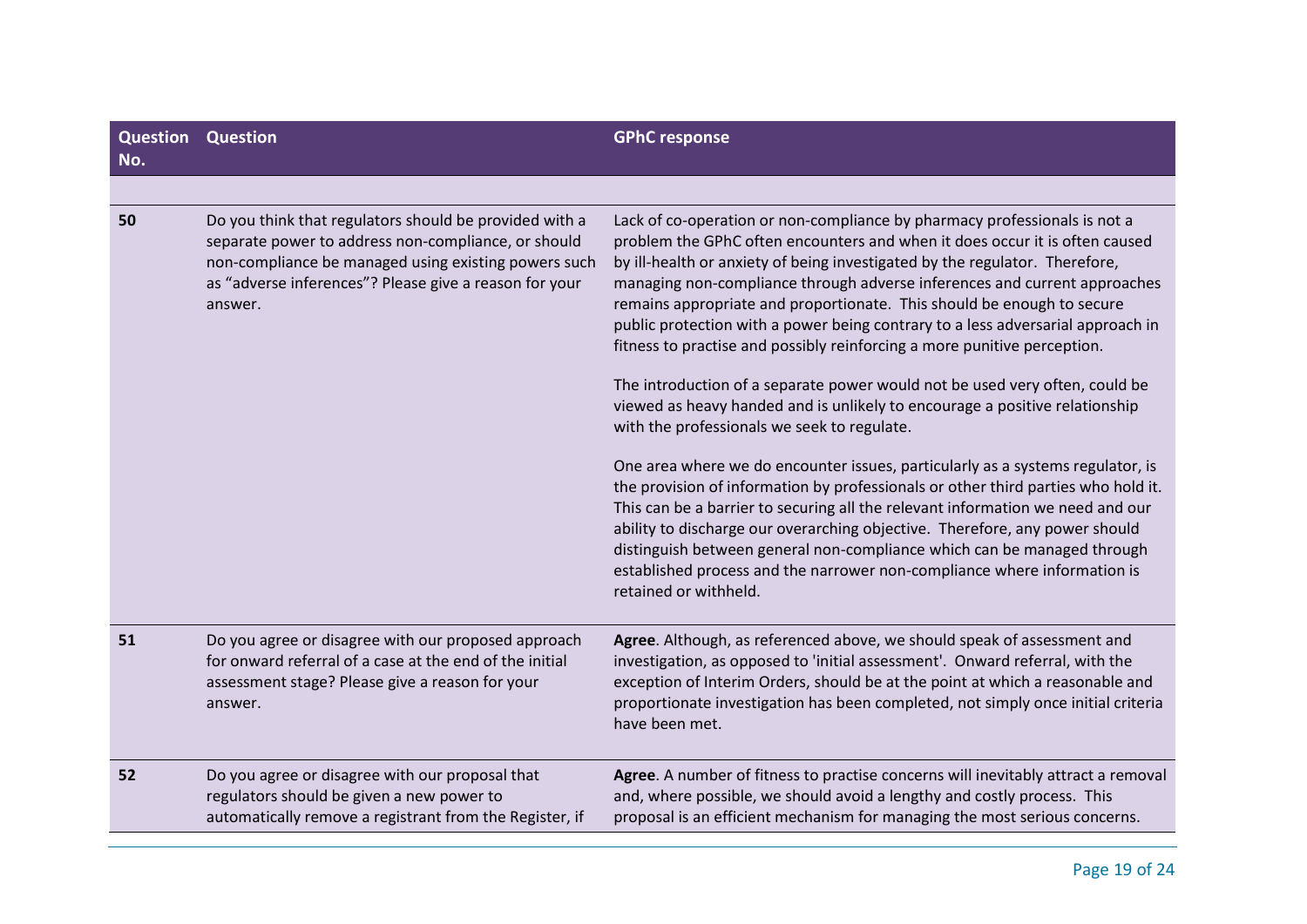| <b>Question Question</b><br>No. |                                                                                                                                                                                                                                                                                                                                                                                                                                                                                                                                                                                                                                                                             | <b>GPhC response</b>                                                                                                                                                                                                                                                                                                                                                                                                                                                                                                                                                                                                                                                                                                                                                                                                                                                                                                                                                                                                                                                                                            |
|---------------------------------|-----------------------------------------------------------------------------------------------------------------------------------------------------------------------------------------------------------------------------------------------------------------------------------------------------------------------------------------------------------------------------------------------------------------------------------------------------------------------------------------------------------------------------------------------------------------------------------------------------------------------------------------------------------------------------|-----------------------------------------------------------------------------------------------------------------------------------------------------------------------------------------------------------------------------------------------------------------------------------------------------------------------------------------------------------------------------------------------------------------------------------------------------------------------------------------------------------------------------------------------------------------------------------------------------------------------------------------------------------------------------------------------------------------------------------------------------------------------------------------------------------------------------------------------------------------------------------------------------------------------------------------------------------------------------------------------------------------------------------------------------------------------------------------------------------------|
|                                 | they have been convicted of a listed offence, in line<br>with the powers set out in the Social Workers<br>Regulations? Please give a reason for your answer.                                                                                                                                                                                                                                                                                                                                                                                                                                                                                                                | This should however be subject to a right of appeal, e.g. where a conviction is<br>subsequently overturned on the basis of compelling evidence of innocence.                                                                                                                                                                                                                                                                                                                                                                                                                                                                                                                                                                                                                                                                                                                                                                                                                                                                                                                                                    |
| 53                              | Do you agree or disagree with our proposals that Case<br>Examiners should:<br>• have the full suite of measures available to them,<br>including removal from the register?<br>• make final decisions on impairment if they have<br>sufficient written evidence and the registrant has had<br>the opportunity to make representations?<br>• be able to conclude such a case through an accepted<br>outcome, where the registrant must accept both the<br>finding of impairment and the proposed measure?<br>• be able to impose a decision if a registrant does not<br>respond to an accepted outcomes proposal within 28<br>days?<br>Please give a reason for your answers. | Agree. We agree to all elements of this proposal. There may be many cases<br>where the key FtP questions are not, in fact, in dispute, and therefore do not<br>present a need for issues to be contested at a hearing. Enabling Case<br>Examiners the full range of options enables such cases to be dealt with<br>efficiently, and avoids undue distress to the parties involved.<br>There are of course some associated risks with the proposals around decisions<br>being made in a non-transparent way. The decisions made by Case Examiners<br>need to be accompanied by clear publication requirements to ensure<br>transparency of the process and avoid any impact on public confidence in<br>fitness to practise.<br>Regulators also need to ensure parties are supported to be able to participate<br>in the process, and understand it, so they're able to provide clear and full<br>evidence as witnesses or as professionals. This is particularly important for<br>unrepresented professionals to ensure they can make an informed decision<br>about whether or not to accept a proposed outcome. |
| 54                              | Do you agree or disagree with our proposed powers for<br>Interim Measures, set out above? Please give a reason<br>for your answer.                                                                                                                                                                                                                                                                                                                                                                                                                                                                                                                                          | Agree. However, the test for imposing interim measures is not clear from the<br>consultation. We would caution against the removal of the public interest limb<br>of any agreed test.                                                                                                                                                                                                                                                                                                                                                                                                                                                                                                                                                                                                                                                                                                                                                                                                                                                                                                                           |
| 55                              | Do you agree or disagree that regulators should be able<br>to determine in rules the details of how the Fitness to                                                                                                                                                                                                                                                                                                                                                                                                                                                                                                                                                          | Agree. This aligns with the current approach and enables the primary<br>legislation to include the main governing legislation with the more detailed<br>aspects set out in Rules.                                                                                                                                                                                                                                                                                                                                                                                                                                                                                                                                                                                                                                                                                                                                                                                                                                                                                                                               |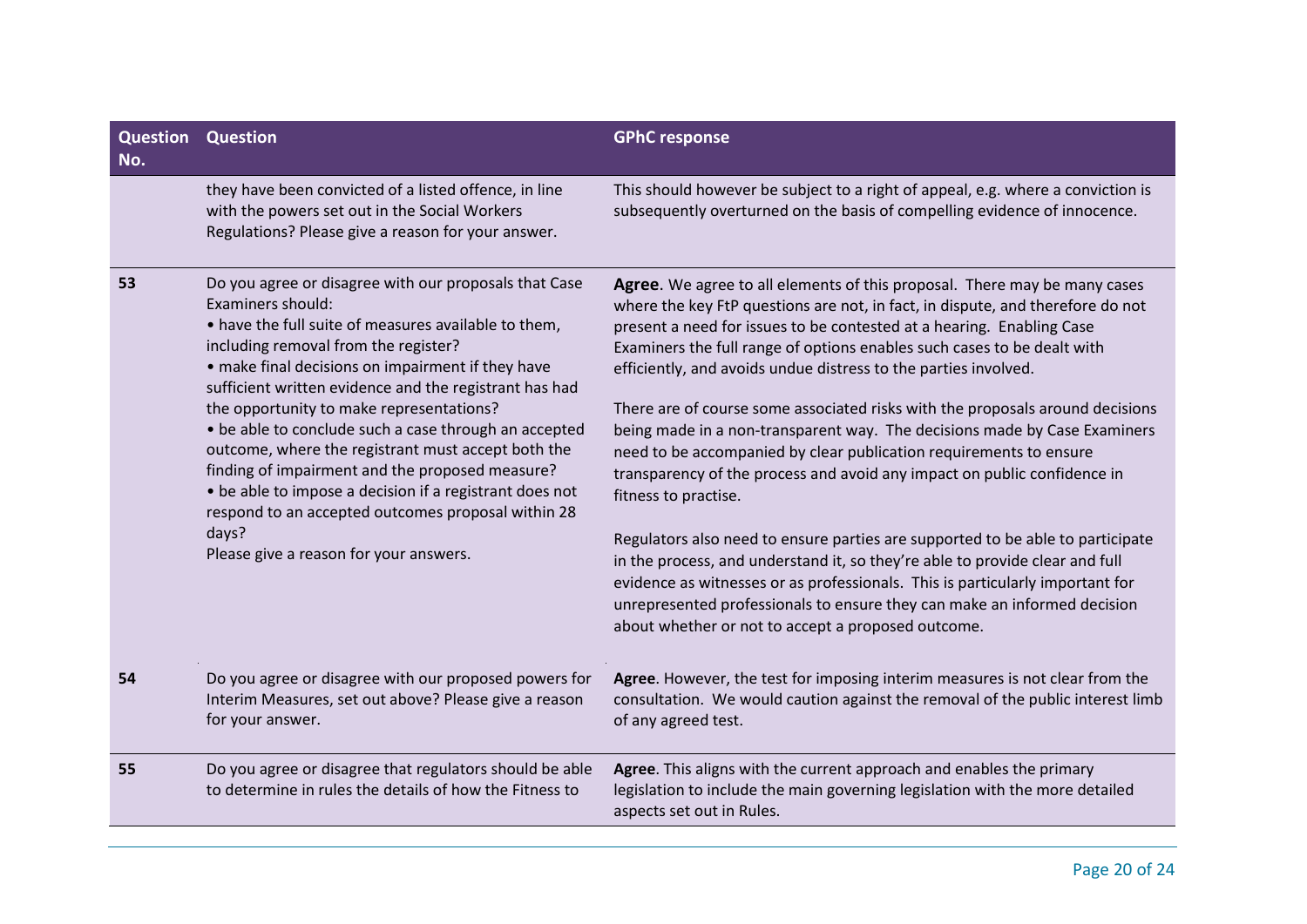| <b>Question Question</b><br>No. |                                                                                                                                                                                                                      | <b>GPhC response</b>                                                                                                                                                                                                                                                                                                                                                                                                                                                                                                |
|---------------------------------|----------------------------------------------------------------------------------------------------------------------------------------------------------------------------------------------------------------------|---------------------------------------------------------------------------------------------------------------------------------------------------------------------------------------------------------------------------------------------------------------------------------------------------------------------------------------------------------------------------------------------------------------------------------------------------------------------------------------------------------------------|
|                                 | Practise panel stage operates? Please give a reason for<br>your answer.                                                                                                                                              |                                                                                                                                                                                                                                                                                                                                                                                                                                                                                                                     |
| 56                              | Do you agree or disagree that a registrant should have a<br>right of appeal against a decision by a Case Examiner,<br>Fitness to Practise panel or Interim Measures panel?<br>Please give a reason for your answer.  | Agree. Provisions to challenge decisions are required by natural fairness,<br>particularly in instances of decisions which may be materially flawed or if new<br>evidence comes to light. The absence of such an appeal mechanism could lead<br>to a number of judicial reviews. The right of appeal of Case Examiners<br>outcomes are particularly important as they will be able to access the full range<br>of measures and the testimonial of the professional may not be as powerful as<br>in person hearings. |
| 57                              | Should this be a right of appeal to the High Court in<br>England and Wales, the Court of Session in Scotland, or<br>the High Court in Northern Ireland? Please give a reason<br>for your answer.                     | Agree. The proposal appears to be the most logical approach. Ideally, there<br>would be a referral to a central appeals panel that covers all healthcare<br>regulators which would achieve parity across all healthcare regulators. Only<br>then if this stage failed should the matter progress to the High Court.                                                                                                                                                                                                 |
| 58                              | Do you agree or disagree that regulators should be able<br>to set out in Rules their own restoration to the register<br>processes in relation to fitness to practise cases? Please<br>give a reason for your answer. | Agree. This aligns with the current approach and enables the primary<br>legislation to include the main governing legislation with the more detailed<br>aspects set out in Rules.                                                                                                                                                                                                                                                                                                                                   |
| 59                              | Do you agree or disagree that a registrant should have a<br>further onward right of appeal against a decision not to<br>permit restoration to the register? Please give a reason<br>for your answer.                 | Agree. This aligns with current processes and the principle of fairness that<br>where a regulator makes a decision, the professional has a clear avenue for<br>appeal.                                                                                                                                                                                                                                                                                                                                              |
| 60                              | Should this be a right of appeal to the High Court in<br>England and Wales, the Court of Session in Scotland, or                                                                                                     | Agree. The consequences of a refused restoration decision are no different to<br>the decision which led to the removal of the person. The guidance from the<br>higher courts is consistent in making clear that at the heart of a restoration                                                                                                                                                                                                                                                                       |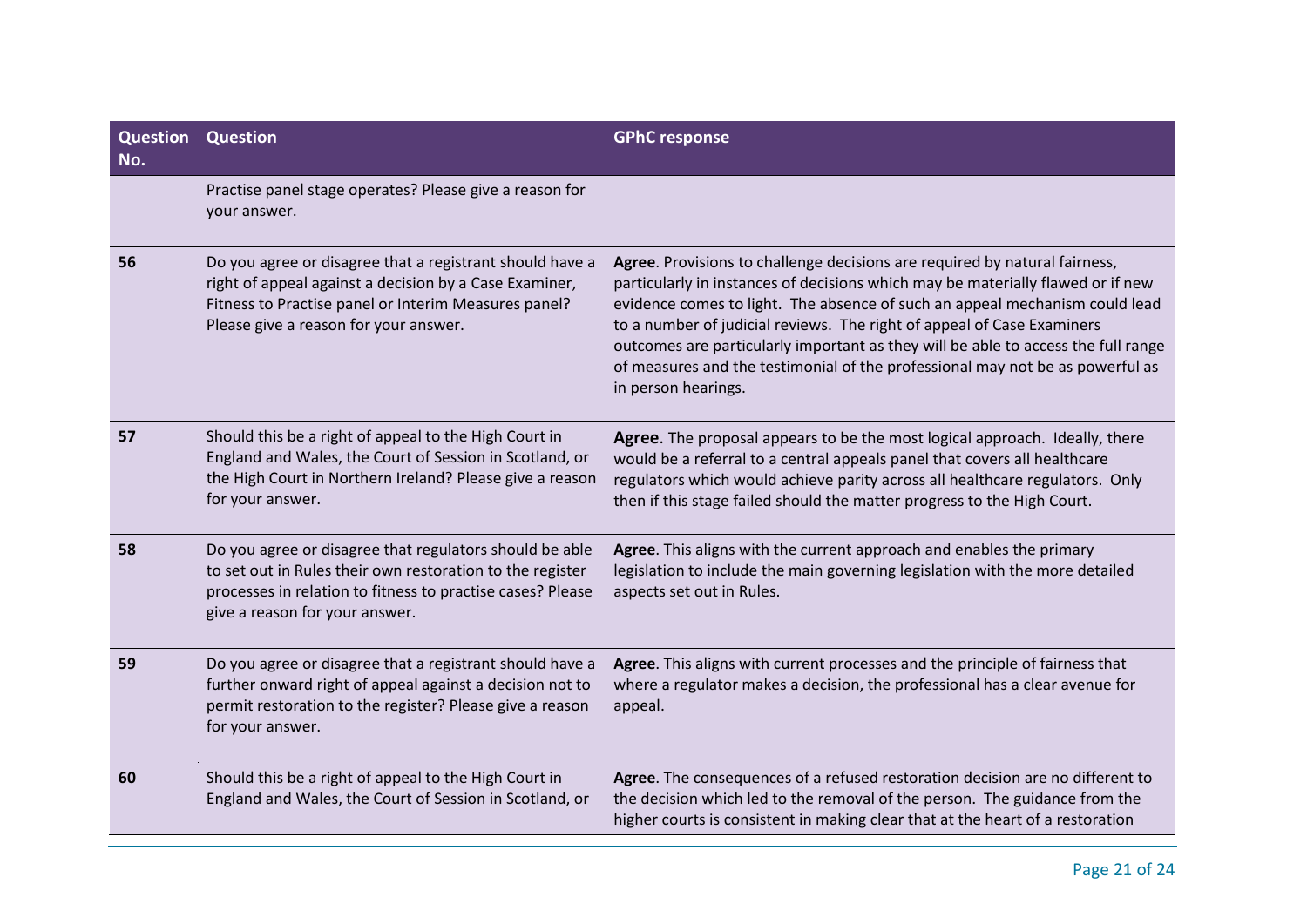| Question<br>No. | <b>Question</b>                                                                                                                                                                                                                                                                                                                                     | <b>GPhC response</b>                                                                                                                                                                                                                                                                                                                                                                                                                                                                                                                                                                                                                                                                                                                                                                                                                                                                                                                                                                                                                                                           |
|-----------------|-----------------------------------------------------------------------------------------------------------------------------------------------------------------------------------------------------------------------------------------------------------------------------------------------------------------------------------------------------|--------------------------------------------------------------------------------------------------------------------------------------------------------------------------------------------------------------------------------------------------------------------------------------------------------------------------------------------------------------------------------------------------------------------------------------------------------------------------------------------------------------------------------------------------------------------------------------------------------------------------------------------------------------------------------------------------------------------------------------------------------------------------------------------------------------------------------------------------------------------------------------------------------------------------------------------------------------------------------------------------------------------------------------------------------------------------------|
|                 | the High Court in Northern Ireland? Please give a reason<br>for your answer.                                                                                                                                                                                                                                                                        | decision is an assessment of fitness to practise. We feel that a High Court<br>appeal is the most appropriate forum for reviewing the refusal to restore.                                                                                                                                                                                                                                                                                                                                                                                                                                                                                                                                                                                                                                                                                                                                                                                                                                                                                                                      |
| 61              | Do you agree or disagree that the proposed Registrar<br>Review power provides sufficient oversight of decisions<br>made by Case Examiners (including accepted outcome<br>decisions) to protect the public? Please provide any<br>reasons for your answer.                                                                                           | Agree. This is an important aspect of the proposals. Transparency and the<br>perception of decision making for the public are important issues. There is a<br>challenge for regulators here when cases are concluded by accepted outcome<br>and Case Examiners. One means of addressing it and maintaining confidence is<br>an appropriate and accessible appeal mechanism. This review power could be<br>an invaluable part of the statutory framework to safeguard and ensure<br>oversight of what will be much earlier case conclusions. How it works in<br>practice, including the roles that act as delegates and the roles undertaking the<br>reviews will be important to ensure separation and transparency.<br>With the proposed move to agreed outcomes there needs to be a clear appeal<br>mechanism that is accessible to everyone from the PSA to the person that<br>raised the concern. This mechanism is equitable across all interested parties<br>and it is also flexible in that the Registrar has a mechanism with which to<br>initiate or reject a review. |
| 62              | Under our proposals, the PSA will not have a right to<br>refer decisions made by Case Examiners (including<br>accepted outcome decisions) to court, but they will<br>have the right to request a registrar review as detailed<br>above.<br>Do you agree or disagree with this proposed<br>mechanism? Please provide any reasons for your<br>answer. | Agree. The Registrar Review can be a very effective measure for all parties<br>involved including the PSA as it can bring swift outcomes that may otherwise<br>have gone through lengthy and expensive court proceedings.                                                                                                                                                                                                                                                                                                                                                                                                                                                                                                                                                                                                                                                                                                                                                                                                                                                      |
| 63              | Do you have any further comments on our proposed<br>model for fitness to practise?                                                                                                                                                                                                                                                                  | The proposals provide clear benefits for regulators and professionals through a<br>more fair and efficient process. The legislation needs to ensure there are                                                                                                                                                                                                                                                                                                                                                                                                                                                                                                                                                                                                                                                                                                                                                                                                                                                                                                                  |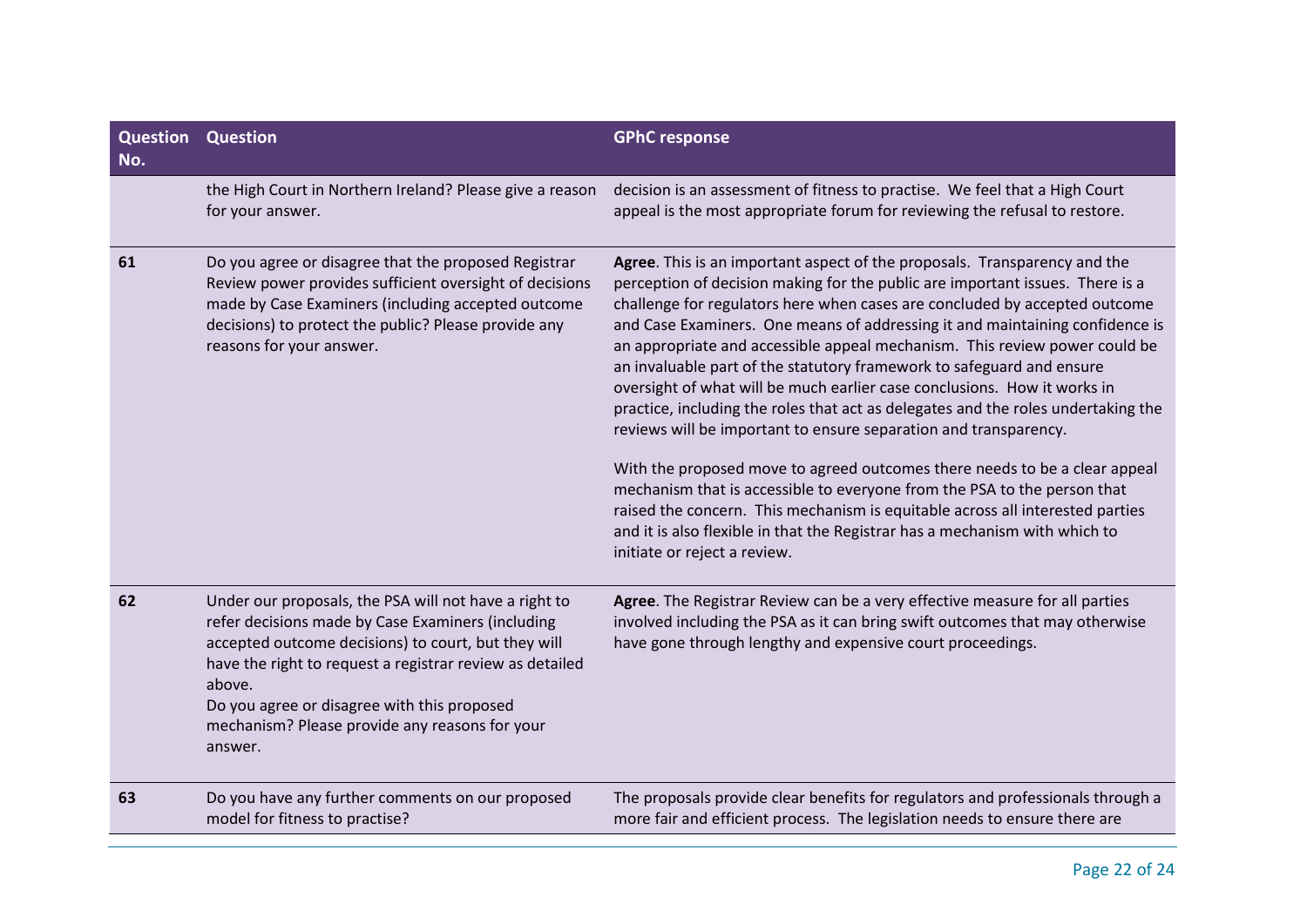| <b>Question</b><br>No. | <b>Question</b>                                                                                                                                                                                        | <b>GPhC response</b>                                                                                                                                |
|------------------------|--------------------------------------------------------------------------------------------------------------------------------------------------------------------------------------------------------|-----------------------------------------------------------------------------------------------------------------------------------------------------|
|                        |                                                                                                                                                                                                        | sufficient protections for those raising concerns and that there aren't any<br>unintended outcomes that may dissuade anyone from raising a concern. |
|                        |                                                                                                                                                                                                        | Questions 64 - 69 relate to the regulation of physician associates and anaesthesia associates and are not relevant to the GPhC                      |
| 64                     | Do you agree or disagree with the proposed<br>approach to the regulation of PAs and AAs? Please<br>give a reason for your answer                                                                       | n/a                                                                                                                                                 |
| 65                     | In relation to PAs and AAs, do you agree or<br>disagree that the GMC should be given a power to<br>approve high level curricula and set and administer<br>exams? Please give a reason for your answer. | n/a                                                                                                                                                 |
| 66                     | Do you agree or disagree with the transitional<br>arrangements for PAs and AAs set out above?<br>Please give a reason for your answer                                                                  | n/a                                                                                                                                                 |
| 67                     | Do you agree or disagree that PAs and AAs should<br>be required to demonstrate that they remain fit to<br>practise to maintain their registration? Please give<br>a reason for your answer.            | n/a                                                                                                                                                 |
| 68                     | Do you agree or disagree with the benefits<br>identified in the table above? Please set out why<br>you've selected your answer and any alternative                                                     | n/a                                                                                                                                                 |